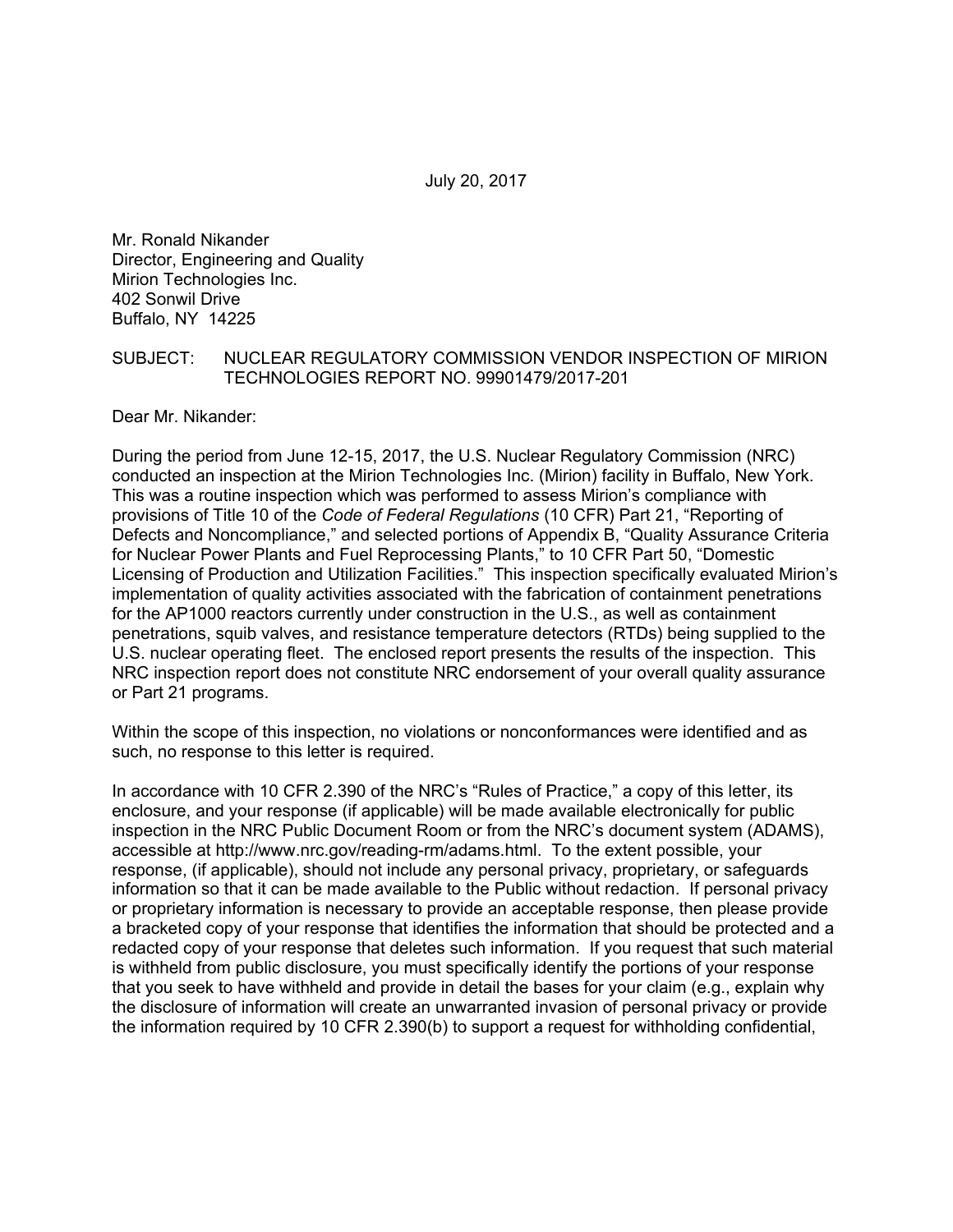commercial, or financial information). If Safeguards Information is necessary to provide an acceptable response, please provide the level of protection described in 10 CFR 73.21.

Sincerely,

# */RA/*

Terry W. Jackson, Chief Quality Assurance Vendor Inspection Branch-1 Division of Construction Inspection and Operational Programs Office of New Reactors

Docket No.: 99901479

Enclosure: Inspection Report No. 99901479/2017-201 and Attachment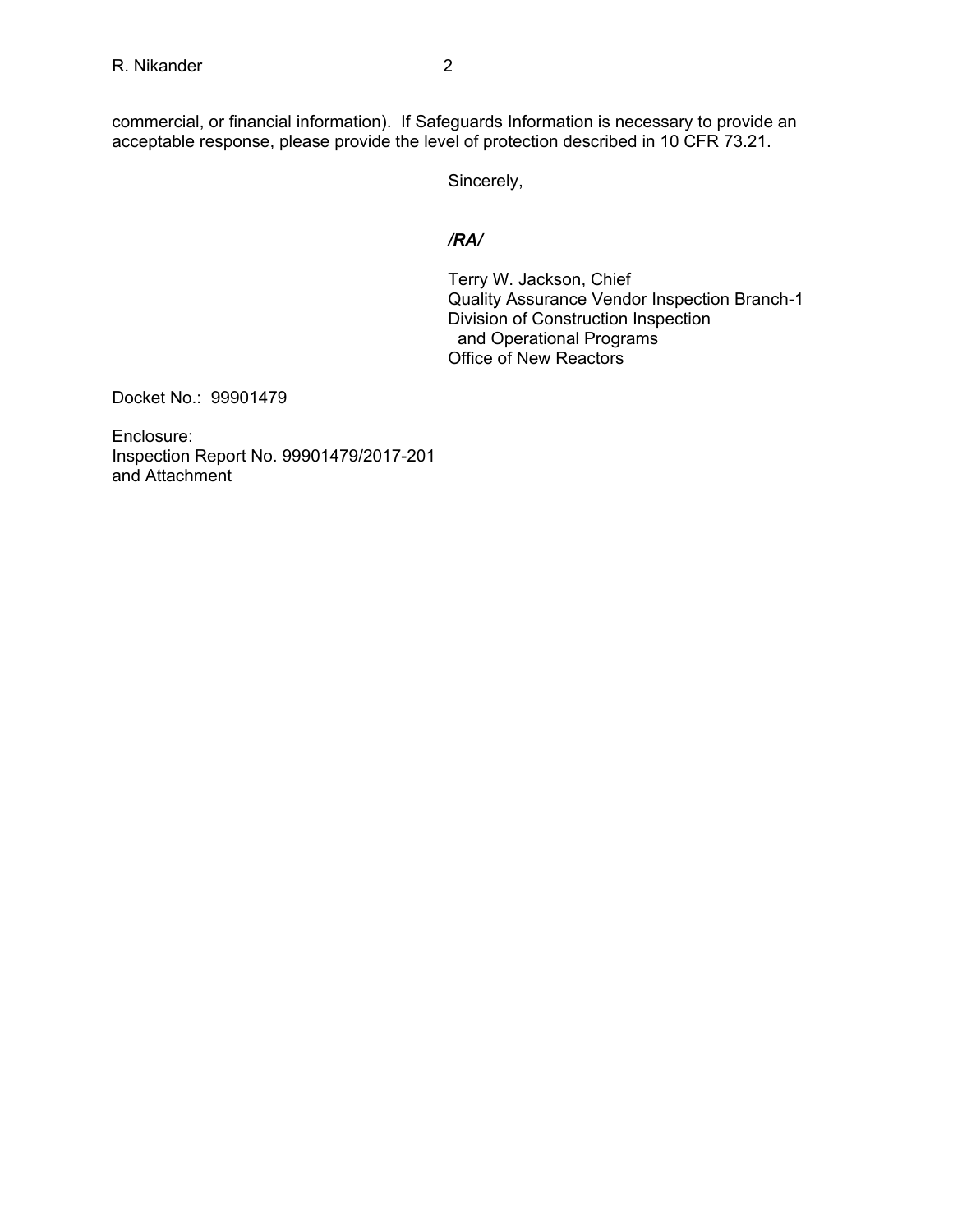### SUBJECT: NUCLEAR REGULATORY COMMISSION VENDOR INSPECTION OF MIRION TECHNOLOGIES REPORT NO. 99901479/2017-201

Dated: July 20, 2017

DISTRIBUTION: ASakadales RNikander@Mirion.com ConE\_Resource NRO\_DCIP Distribution

|                      | <b>ADAMS Accession No.: ML17194A812</b> | *via e-mail | <b>NRO-002</b> |  |  |  |  |
|----------------------|-----------------------------------------|-------------|----------------|--|--|--|--|
| <b>OFC</b>           | NRO/DCIP                                | NRO/DCIP    | R-II/DCO/IB2   |  |  |  |  |
| <b>NAME</b>          | JJacobson                               | RPatel*     | CCheung*       |  |  |  |  |
| <b>DATE</b>          | 07/19/17                                | 07/18/17    | 07/13/17       |  |  |  |  |
| <b>OFC</b>           | NRO/DCIP                                | NRO/DCIP    |                |  |  |  |  |
| <b>NAME</b>          | PNatividad*                             | TJackson    |                |  |  |  |  |
| <b>DATE</b>          | 07/13/17                                | 07/20/17    |                |  |  |  |  |
| AFFIAILL BEAARD AABV |                                         |             |                |  |  |  |  |

# **OFFICIAL RECORD COPY**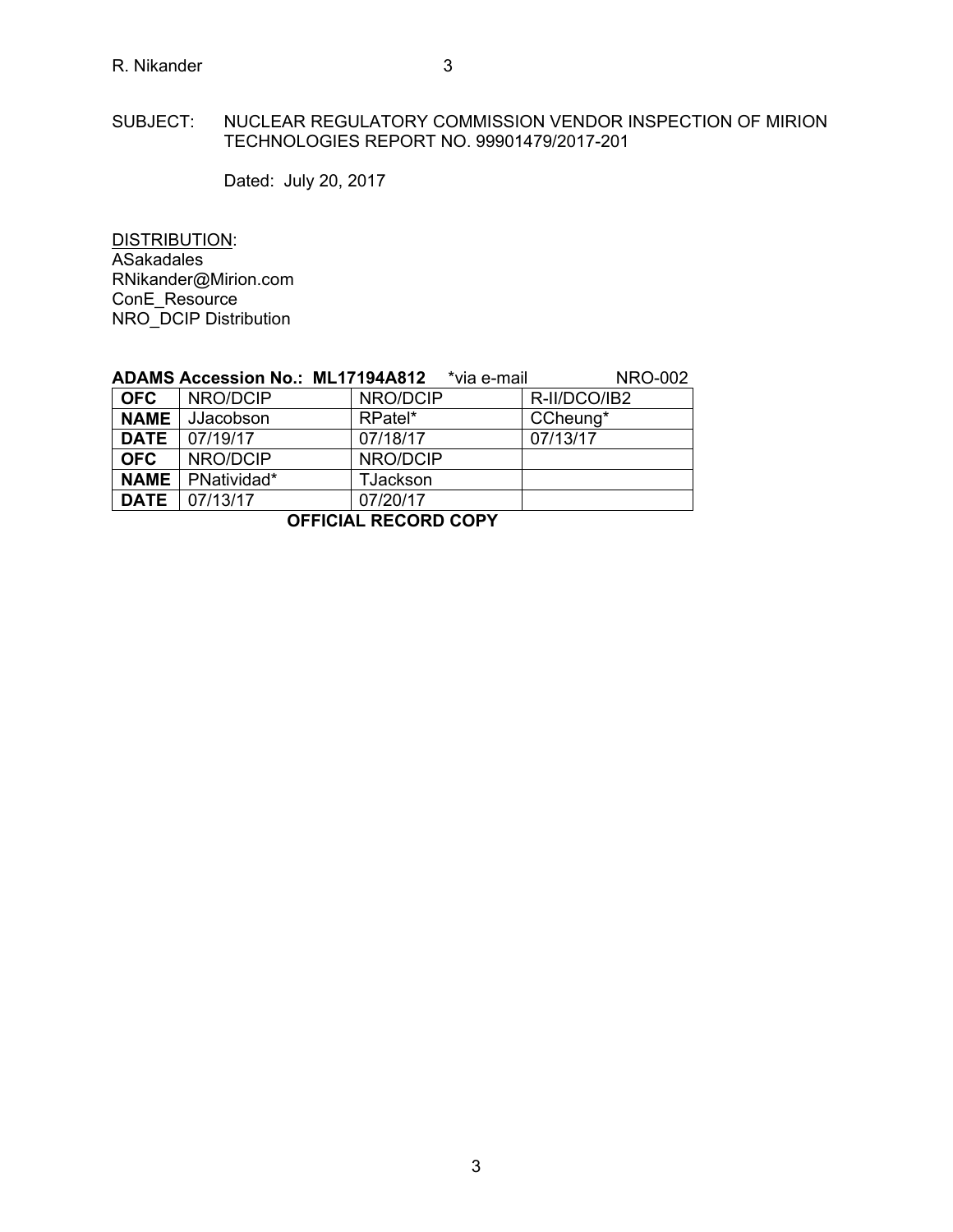## **U.S. NUCLEAR REGULATORY COMMISSION OFFICE OF NEW REACTORS DIVISION OF CONSTRUCTION INSPECTION & OPERATIONAL PROGRAMS VENDOR INSPECTION REPORT**

| Docket No.:                       | 99901479                                                                                                                                                                                                                                                   |
|-----------------------------------|------------------------------------------------------------------------------------------------------------------------------------------------------------------------------------------------------------------------------------------------------------|
| Report No.:                       | 99901479/2017-201                                                                                                                                                                                                                                          |
| Vendor:                           | Mirion Technologies Inc.<br>402 Sonwil Drive<br>Buffalo, NY 14225                                                                                                                                                                                          |
| <b>Vendor Contact:</b>            | Ronald L. Nikander<br>Director, Engineering and Quality<br>716-681-1973 Ext. 207<br>RNikander@Mirion.com                                                                                                                                                   |
| <b>Nuclear Industry Activity:</b> | Mirion Technologies is manufacturing containment penetrations<br>for the U.S. AP1000 reactors. They also manufacture<br>containment penetrations, squib valves, resistance temperature<br>detectors, and replacement parts to the operating nuclear fleet. |
| <b>Inspection Dates:</b>          | June 12-15, 2017                                                                                                                                                                                                                                           |
| Inspectors:                       | Jeffrey Jacobson, NRO/DCIP/QVIB-1, Team Leader<br>Raju Patel, NRO/DCIP/QVIB-2<br>Phillip Natividad, NRO/DCIP/QVIB-1<br>Calvin Cheung, R-II/DCO/IB2                                                                                                         |
| Approved:                         | Terry W. Jackson, Chief<br>Quality Assurance Vendor Inspection Branch-1<br>Division of Construction Inspection<br>and Operational Programs<br><b>Office of New Reactors</b>                                                                                |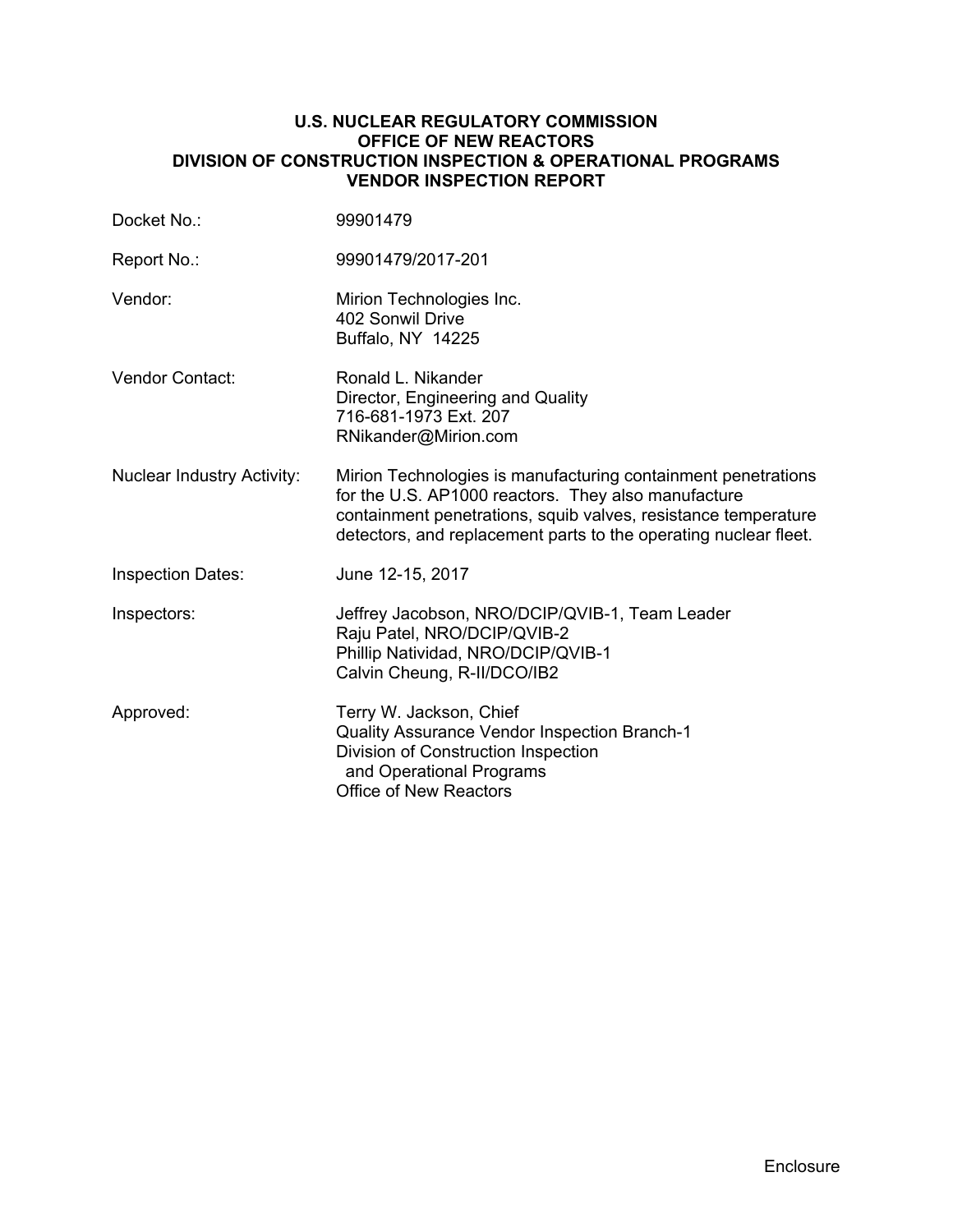# **EXECUTIVE SUMMARY**

Mirion Technologies 99901479/2017-201

During the period from June 12-15, 2017, the U.S. Nuclear Regulatory Commission (NRC) conducted an inspection at the Mirion Technologies facility in Buffalo, New York. This was a routine inspection which was performed to assess Mirion's compliance with provisions of Title 10 of the Code of Federal Regulations (10 CFR) Part 21, "Reporting of Defects and Noncompliance," and selected portions of Appendix B, "Quality Assurance Criteria for Nuclear Power Plants and Fuel Reprocessing Plants," to 10 CFR Part 50, "Domestic Licensing of Production and Utilization Facilities." This inspection specifically evaluated Mirion's implementation of quality activities associated with the fabrication of containment penetrations for the AP1000 reactors currently under construction in the U.S., as well as containment penetrations, squib valves, and resistance temperature detectors (RTDs) being supplied to the U.S. nuclear operating fleet. There were no findings identified as a result of this inspection.

#### Material Traceability

The inspectors assessed Mirion's procedures and implementation governing the identification and control of materials, parts, and components to verify compliance with the regulatory requirements of Criterion VIII, "Identification and Control of Materials, Parts, and Components," of Appendix B to 10 CFR Part 50. Based on the limited samples of documents reviewed and activities observed, the inspectors also determined that Mirion is implementing its policies and procedures associated with identification and control of materials, parts, and component program. No findings of significance were identified.

#### Manufacturing Control

The inspectors concluded that Mirion is implementing its manufacturing control program, including control of special processes in accordance with the regulatory requirements of Criterion IX, "Control of Special Processes," of Appendix B to 10 CFR Part 50.

#### Design Control

The inspectors concluded that Mirion is implementing its design control program in accordance with the regulatory requirements of Criterion III, "Design Control," of Appendix B to 10 CFR Part 50. The inspectors concluded that Mirion was appropriately implementing design controls for the manufacture of electric penetrations. The inspectors verified that the controls implemented at Mirion were sufficient to ensure that the electric penetrations would be capable of performing their intended safety functions, by translating design inputs into specifications and supporting testing and analysis.

### Control of Subvendors/Dedication of Commercial Grade Items

The inspectors concluded that Mirion was appropriately controlling the materials used in the manufacture of components through its commercial grade dedication program, including controls for RTDs, squib valve trigger assemblies and electrical penetration materials, as required by Criterion VII, "Control of Purchased Material, Equipment, and Services," of Appendix B to 10 CFR Part 50.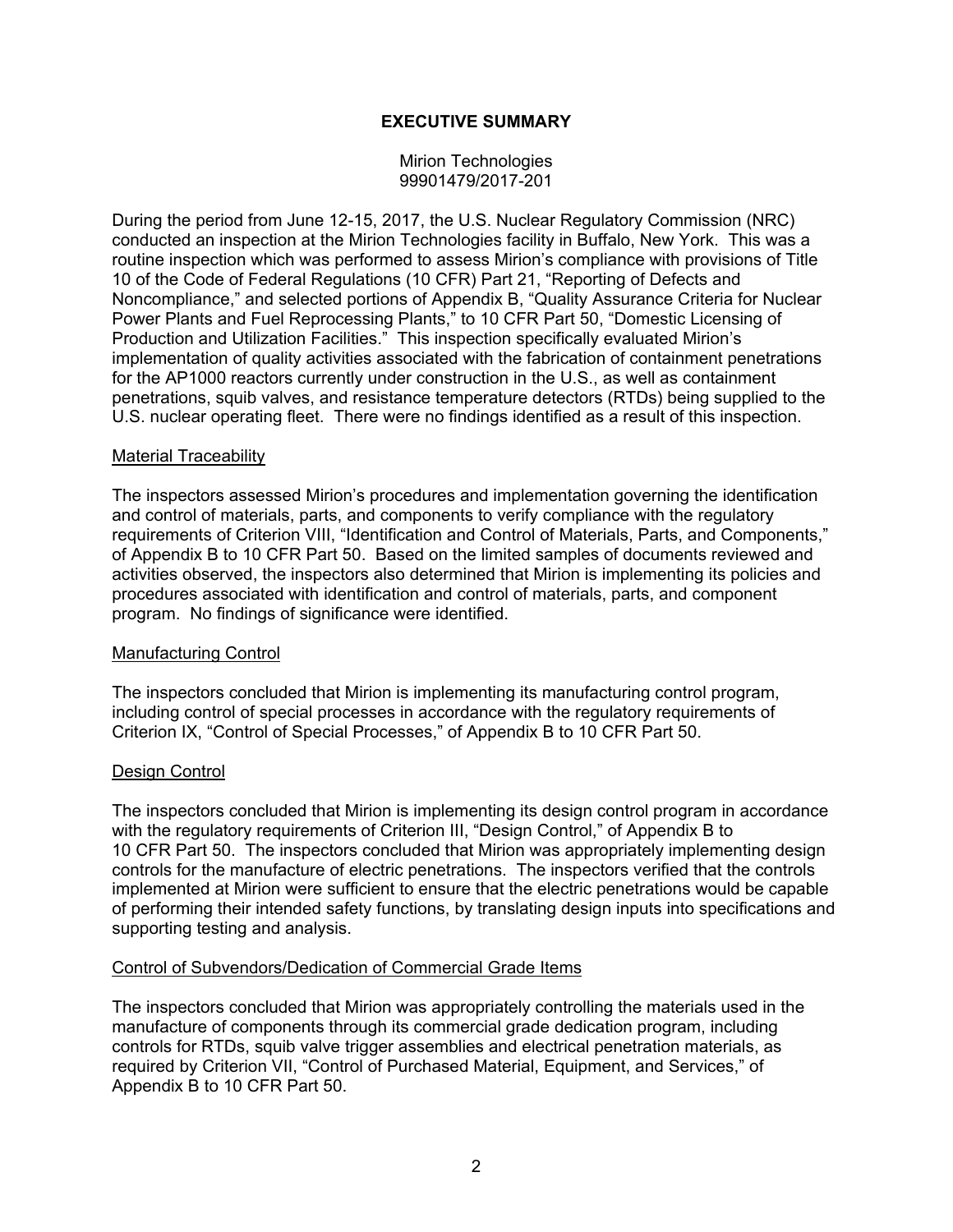### Corrective Action/Part 21 Program

The NRC inspectors concluded that Mirion had established Corrective Action and 10 CFR Part 21 programs in accordance with regulatory requirements and was appropriately implementing its policies and procedures associated with Criterion XVI, "Corrective Action," of 10 CFR Part 50 Appendix B and 10 CFR Part 21.

### Nonconforming Material

The NRC inspectors concluded that Mirion had established a nonconformance program in accordance with Criterion XV, "Nonconforming Materials, Parts, or Components" of Appendix B to 10 CFR Part 50, and was appropriately implementing its policies and procedures in accordance with regulatory requirements.

### Test Control

The inspectors concluded that Mirion is implementing an appropriate test control program in accordance with Criterion XI, "Test Control", of Appendix B to 10 CFR Part 50. Based on the limited samples observed, the testing procedures and performance of tests were determined to be adequate.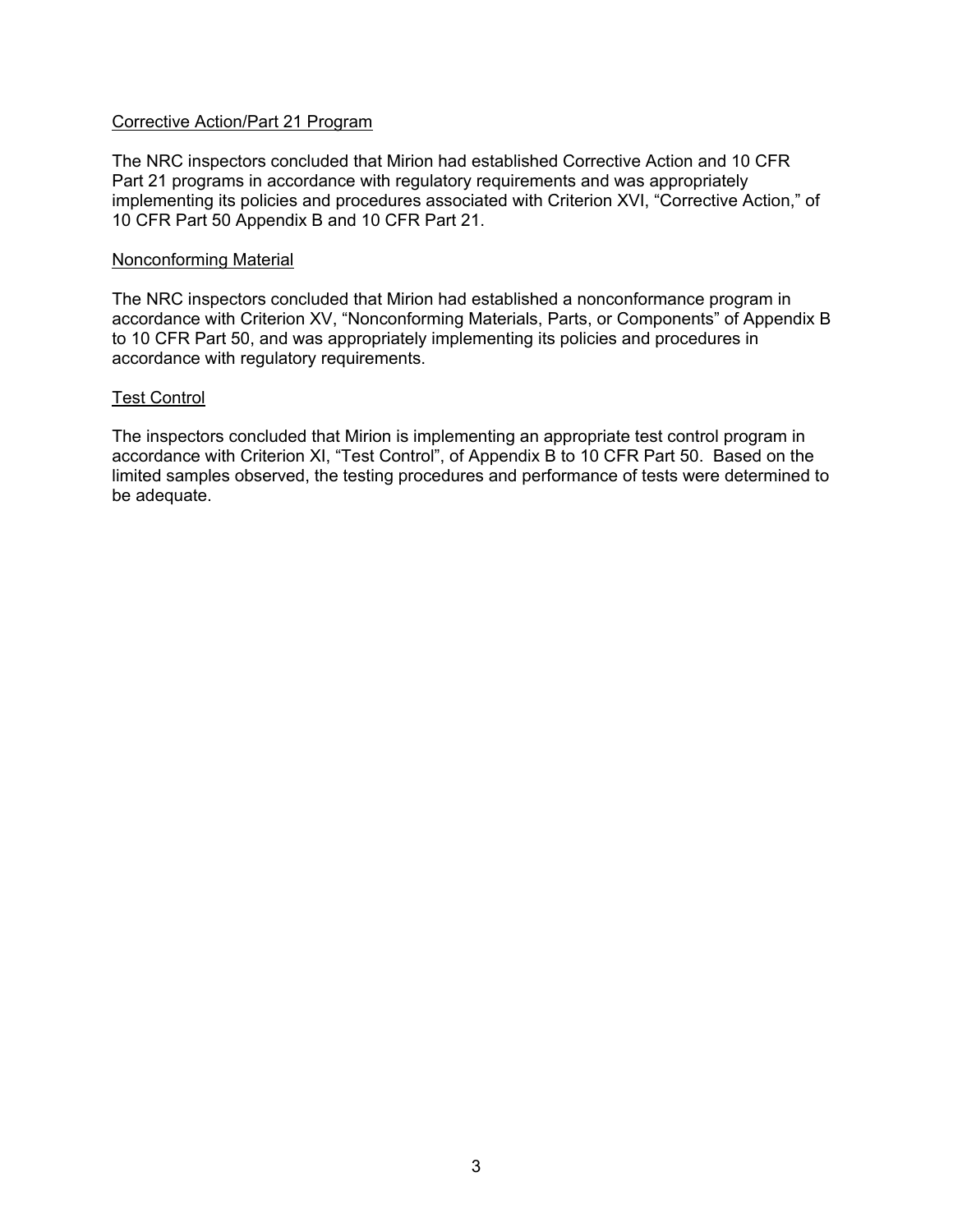# **REPORT DETAILS**

### 1. Material Traceability/Control

### a. Inspection Scope

The inspectors reviewed Mirion's policies and implementing procedures that govern material traceability to verify compliance with the regulatory requirements of Criterion VIII, "Identification and Control of Material, Parts, and Components," of Appendix B to 10 CFR Part 50.

The inspectors performed a walk-down of Mirion's receipt inspection, shipping, packing and storage areas, welding area, assembly and test area and verified that raw materials, parts, and components were either marked with a part number, material specification, heat number/heat code, or serial number and with a shop traveler identifying their fabrication process status. The inspectors assessed whether materials, components were identified with acceptable tags indicating a part number, material type and grade and were traceable to Mirion's purchase order, and the vendor's heat/lot number from which the materials were procured.

The inspectors also discussed the material traceability program with Mirion's management and technical staff. The attachment to this inspection report lists the documents reviewed by the inspectors.

### b. Observations and Findings

No findings of significance were identified.

c. Conclusions

The inspectors concluded that Mirion is implementing its material traceability/control program in accordance with the regulatory requirements of Criterion VIII of Appendix B to 10 CFR Part 50.

### 2. Manufacturing Control

### a. Inspection Scope

The inspectors reviewed Mirion's policies and implementing procedures that govern the control of special processes to verify compliance with the regulatory requirements of Criterion IX, "Control of Special Processes," in Appendix B to 10 CFR Part 50 and with the requirements in Subsection NCA, "General Requirements for Division 1 and Division 2," Subsection NB, "Class 1 Components," Subsection NC, "Class 2 Components," and Subsection ND, "Class 3 Components," of Section III, "Rules for Construction of Nuclear Facility Components," Section V, "Nondestructive Examination," and Section IX, "Welding and Brazing Qualification," of the ASME Boiler and Pressure Vessel (B&PV) Code.

Specifically, the inspectors reviewed a sample of Mirion welding procedures and their associated procedure qualification record (PQR) to verify they were qualified in accordance with ASME Section IX Code requirements. The inspectors reviewed several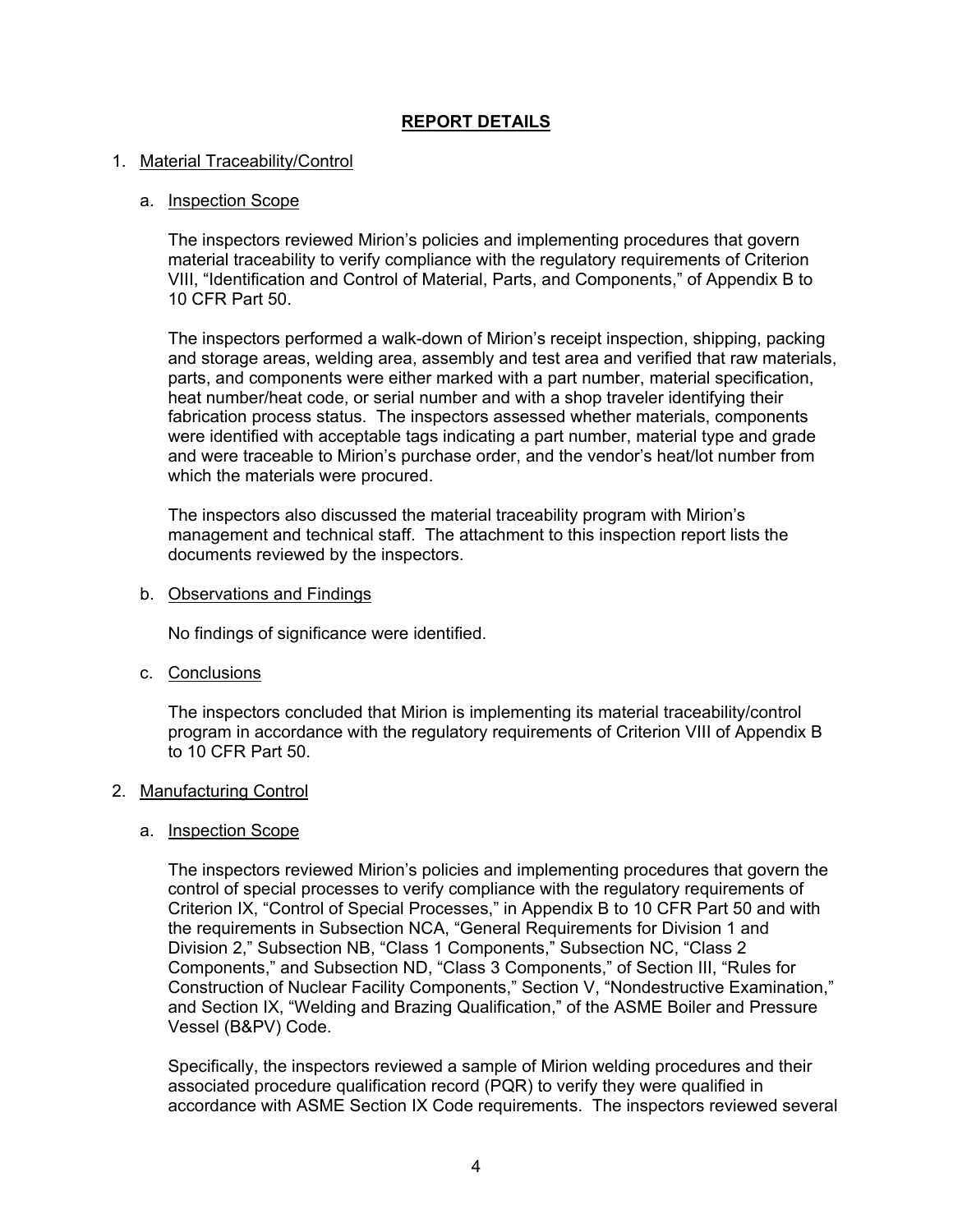nuclear travelers for AP1000 domestic nuclear orders and verified the welder had stamped and dated the welding operation performed in accordance with the specified welding procedure and had documented the weld wire used.

The inspectors selected a sample of two welders' qualifications and their biennial performance continuity records to verify they were qualified to meet the requirements of the ASME Section IX Code. The welders' performance qualification records indicated the welding technique, material used, the weld position, and material thickness range they were qualified to.

The inspectors performed a walk-down of the weld storage area to verify weld materials were controlled to prevent degradation, inadvertent use, or loss of traceability in accordance with Mirion approved procedures. The inspectors reviewed weld issuance tickets that link the weld material issuance to a shop traveler and the welder. The inspectors noted that the weld area was kept clean and protected from wind, and moisture. Further, the inspectors assessed whether the weld machines and weld oven were calibrated within the range of use, using known traceable standards and their calibration frequency was maintained.

The inspectors reviewed certified material test reports for the weld filler metal and electrodes used to verify that the material specifications for physical and chemical properties meet the ASME Section II Code requirements.

The inspectors reviewed liquid penetrant test (PT) reports for ASME Section III, Electrical Penetration Assemblies (EPAs) for the Vogtle and V.C. Summer reactors currently under construction. The PT was performed by a visible dye penetrant method using non-aqueous developer, and the inspectors assessed whether the testing was being performed in accordance with Mirion's policies, procedures, applicable codes, and standards. The inspectors also interviewed QC inspection personnel. The inspectors noted that Mirion's NDE inspector was in the process of being qualified as a Level II inspector by a Level III inspector from a third-party supplier. The inspectors noted that all PT evaluations performed by the NDE Level III demonstrated that step-by-step instructions of the PT procedure were followed using calibrated equipment that was within the applicable inspection range. The inspectors verified that the PT operation was stamped with the inspector's stamp and date. Further, the inspectors reviewed a sample of NDE reports from three completed EPA data packages to verify the quality of records met the Mirion NDE procedures and that the records were in compliance with Section V of the ASME Code.

The inspectors reviewed the material test reports of the penetrant and developer and confirmed the material's halogen contents were less than 1% by weight as required by the ASME Code. The inspectors reviewed Mirion's, "Written Practice for Nondestructive Testing Personnel Qualification and Certification," procedure and confirmed the education, training hours, written, basic and practical examination requirements for Level I, II, & III NDE inspector qualification met the requirements of American Society for Nondestructive (ASN)-SNT-TC-1A, "American Society for Nondestructive Testing Recommended Practice," as referenced in ASME Section III, Subsection NCA. The inspectors reviewed Mirion's third-party NDE inspector Level III qualification and certification records to verify the Level III NDE inspector was trained, qualified and certified to a specific level, grade, method and for specific techniques, and that his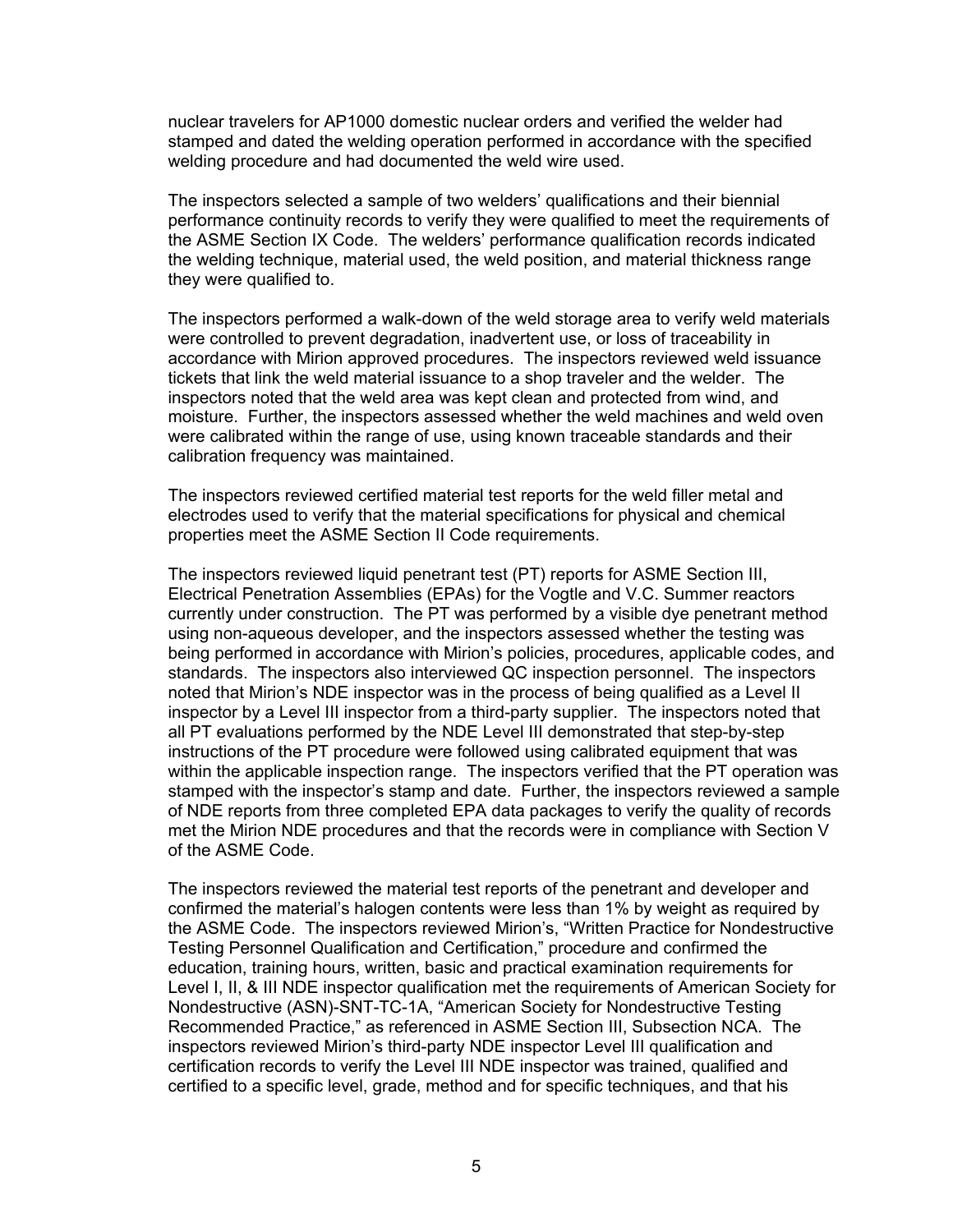annual performance and eye examination were current meeting the requirements of Mirion written practice and in compliance with Sections III and V of the ASME Code.

The inspectors also discussed the manufacturing control program with Mirion's management and technical staff. The attachment to this inspection report lists the documents reviewed by the inspectors.

#### b. Observation and Findings

No findings of significance were identified.

### c. Conclusion

The inspectors concluded that Mirion is implementing its manufacturing control program, including control of special processes in accordance with the regulatory requirements of Criterion IX of Appendix B to 10 CFR Part 50.

## 3. Design Control

## a. Scope

The inspectors reviewed Mirion's policies and implementing procedures that govern the design control program to verify compliance with the regulatory requirements of Criterion III, "Design Control," of Appendix B to 10 CFR Part 50. The inspectors reviewed purchase order (PO) 4500430408 for TAG No. SV3-IDSB-EY-P31Y, Equipment No. P31 Vogtle Unit 3, dated March 27, 2012, from Westinghouse Electric Company (WEC) to Mirion, for the production of electric penetration P31 for Vogtle Unit 3. The team assessed whether the testing performed by Mirion of the penetration and the material procured for its manufacture met the Westinghouse design specification, APP-EY01-Z0-001 Rev 7, Electrical Penetration Assemblies Design Specification, dated November 7, 2016. The inspectors witnessed representative electrical and fiber optic factory acceptance testing and reviewed test data sheets applicable to P31. The inspectors also reviewed documentation for Mirion procured kapton insulated copper wiring utilized for manufacture of P31 to ensure the procured material met requirements and appropriate certifications were available. The environmental qualification for the Vogtle and V.C. Summer penetrations was not reviewed by the inspection team as it is being handled directly by WEC.

The inspectors reviewed environmental qualification reports generated by Mirion for penetrations supplied to the Sequoyah Nuclear Power Plant. The inspectors reviewed internal procedure specification (IPS) 1582, "Design Qualification Report for Instrumentation and Low Voltage Power Electric Penetration Assemblies Sequoyah Nuclear Power Plant Units 1&2," Revision N, dated May 26, 2017, and IPS-1525, "Design Qualification Test Report of a Low Voltage Power and Control (LVP/C) Service Classification Electric Penetration Assembly for Class 1E Service in BWR & PWR Containment Structures for Conax Buffalo Corporation," Revision B, dated August 3, 1988, to verify that the testing and analysis concluded that the penetration assembly design will perform its intended function under normal operating environmental and accident environmental conditions without loss of mechanical or electrical integrity over a 40 year full installed life. The qualification testing was performed through sequential type testing, in accordance with Institute of Electrical and Electronics Engineers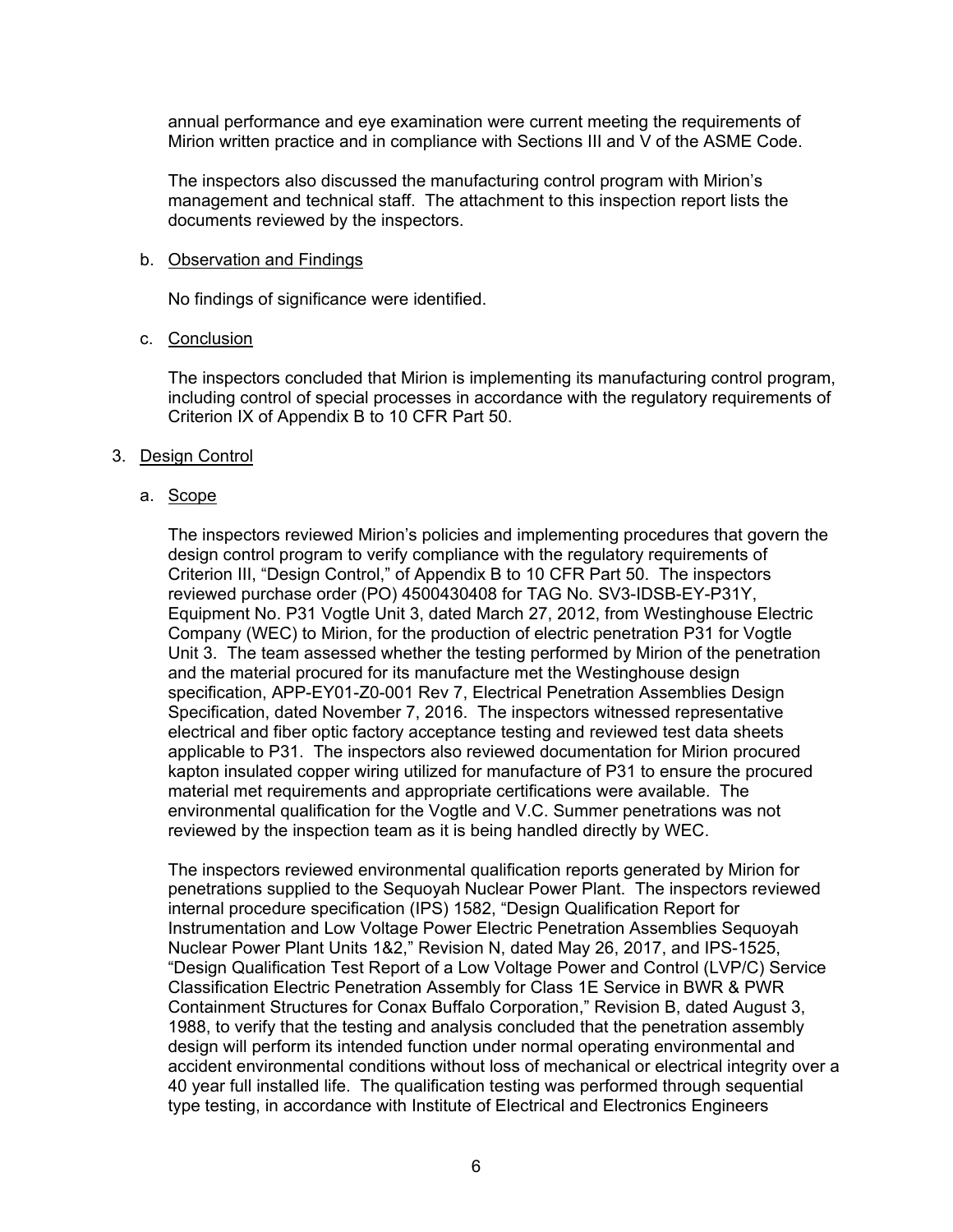(IEEE) 317-1983, to demonstrate that aging and environmental influences do not degrade, compromise, or affect the function of the penetration assembly and that the materials as used in an electric penetration are not susceptible to any significant degradation due to thermal or radiation effects and that no age or service related common failure modes exist that would preclude a qualified life of 40 years. This analysis included a heat load analysis.

The inspectors also reviewed IPS-1510, "Design Qualification Material Test Report for Materials Used in Conax Nuclear Products for Service in Nuclear Power Generating Stations," Revision A, dated September 9, 1988, which provides input to Design Qualification Reports IPS-1525 and IPS-1582 discussed above. IPS-1510 calculates various parameters for materials used in Mirion products, including the combination of polysulfone and kapton for the feedthrough assembly, which in turn are used for radiation, thermal (activation energy), and fire design qualification analysis.

The attachment to this inspection report lists the documents reviewed by the inspectors.

## b. Findings and Observations

No findings of significance were identified.

## c. Conclusions

The inspectors concluded that Mirion was appropriately implementing design control and design configuration controls for the manufacture of electric penetrations in accordance with the regulatory requirements of Criterion III of Appendix B to 10 CFR Part 50. The inspectors verified that the controls implemented at Mirion were sufficient to ensure that the electric penetrations would be capable of performing their intended safety functions, by translating design inputs into specifications and supporting testing and analysis.

# 4. Control of Subvendors/Dedication of Commercial Grade Items

# a. Scope

The inspectors reviewed Mirion's policies and implementing procedures that govern the subvendor oversight program and commercial grade dedication program to verify compliance with the regulatory requirements of Criterion III, "Design Control," Criterion IV, "Procurement Document Control," and Criterion VII, "Control of purchased material, equipment, and services," of Appendix B to 10 CFR Part 50. The inspectors reviewed Mirion Internal Procedure Specification (IPS) IPS-1761, "Procedure for Dedication of Commercial Grade Items and Services," Revision M, dated June 7, 2017, which provides instructions for controlling commercially procured components, materials and services. The procedure requires the completion of a Technical Evaluation Form (TEF) and a corresponding Quality Control Instruction (QCI) for all commercially procured items and services used by Mirion in the manufacture of safety-related components. The inspectors sampled Mirion's implementation of this procedure associated with their supply of the following nuclear safety-related components to U.S. nuclear utilities. The inspectors focused their review on the activities implemented by Mirion to ensure the supplied components met all safety-related customer imposed technical requirements. The attachment to this inspection report lists the documents reviewed by the inspectors.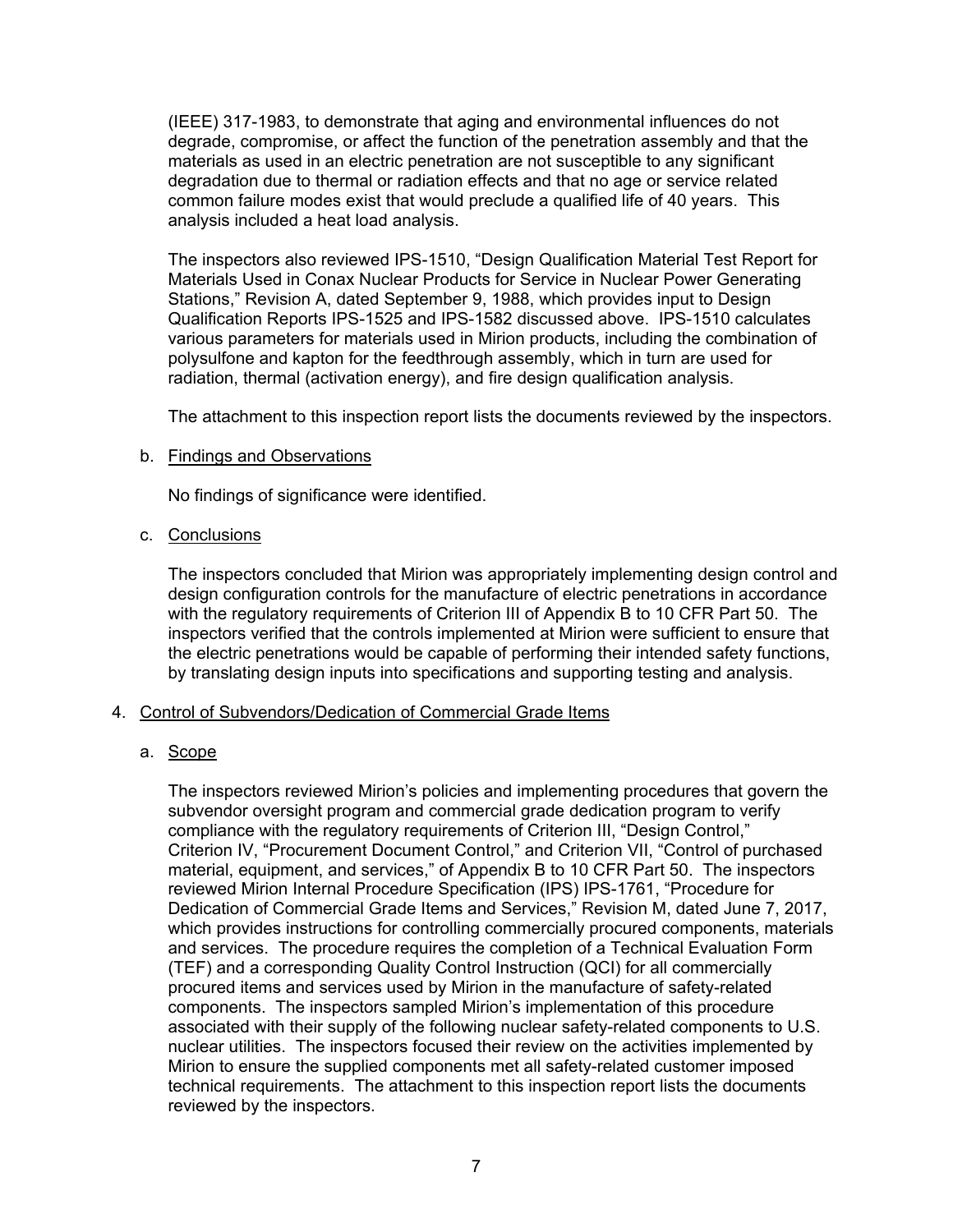Resistance Temperature Detectors

The inspectors reviewed PO #01568763, Revision 1, dated April 17, 2015, from Indiana Michigan Power Company (for the Donald C. Cook Nuclear Plant) to Mirion for a 100 Ohm resistance temperature detector (RTD). The purchase order required qualification to IEEE 323-1974 (radiation only) and to IEEE 344-1975 (seismic). The PO also required that the RTD be qualified per Conax Qualification Report IPS-1138, Revision A, and be calibrated at a minimum of three points.

The inspectors reviewed Mirion PO #P93-8809-3, Revision A, dated July 18, 2016 to ESSCO Calibration Lab, a commercial laboratory contracted by Mirion to perform calibration services associated with their supply of the RTD. The inspectors reviewed Mirion's commercial grade survey of ESSCO, #ES15-009, performed on May 13, 2015, which was used a basis for dedicating their calibration services. The inspectors assessed whether the Mirion survey appropriately addressed the critical aspects of ESSCO's quality program as necessary to dedicate their service.

The inspectors reviewed commercial PO P93-8602-1, Revision A, dated September 15, 2015, from Mirion to Heraeus Sensor Tech for RTD elements used in manufacture of the RTDs. The inspectors reviewed QCI #7-243, Revision C, dated October 14, 2014, which was used by Mirion to dedicate the RTD elements.

### Squib Valve Trigger Assembly

The inspectors reviewed the controls established at Mirion associated with their supply of trigger assemblies for safety-related explosive squib valves. Specifically, the inspectors assessed whether Mirion had implemented sufficient controls to ensure that the explosive charges being supplied would perform reliably if called upon to perform in terms of both ignition and performance output. Mirion is the OEM for the squib valves and has established a limited shelf life of five years for the explosives, thus utilities are required to periodically replace the explosive component portions of the valves. Since Mirion procures the explosive charges from a commercial supplier and then installs the charges in the trigger assemblies, the inspectors reviewed the methods utilized by Mirion to dedicate the material.

The inspectors reviewed PO 00612680, dated May 10, 2017, from Exelon to Mirion, for the purchase of four explosive valve trigger assemblies. The trigger assembly contains the explosive part of the squib valve, mating fixtures, and the moving ram that shears the sacrificial portion of the valve that allows for flow through the valve. The assemblies were procured as safety-related and the PO required certification of the explosives used to the tested explosive batch.

The inspectors reviewed commercial PO P93-S-1772, Revision A, dated February 9, 2017, from Mirion to AMTEC for the purchase of 205 explosive primer assemblies which are used by Mirion to manufacture the squib valve trigger assemblies. Data sheets and certificates of performance were also reviewed associated with this lot of primer assemblies.

• The inspectors reviewed Mirion specification N47002, "Primer," Revision H, dated May 16, 2017, for the explosive primer assemblies utilized in the manufacture of the trigger assemblies. Included within N47002 were instructions for what specific tests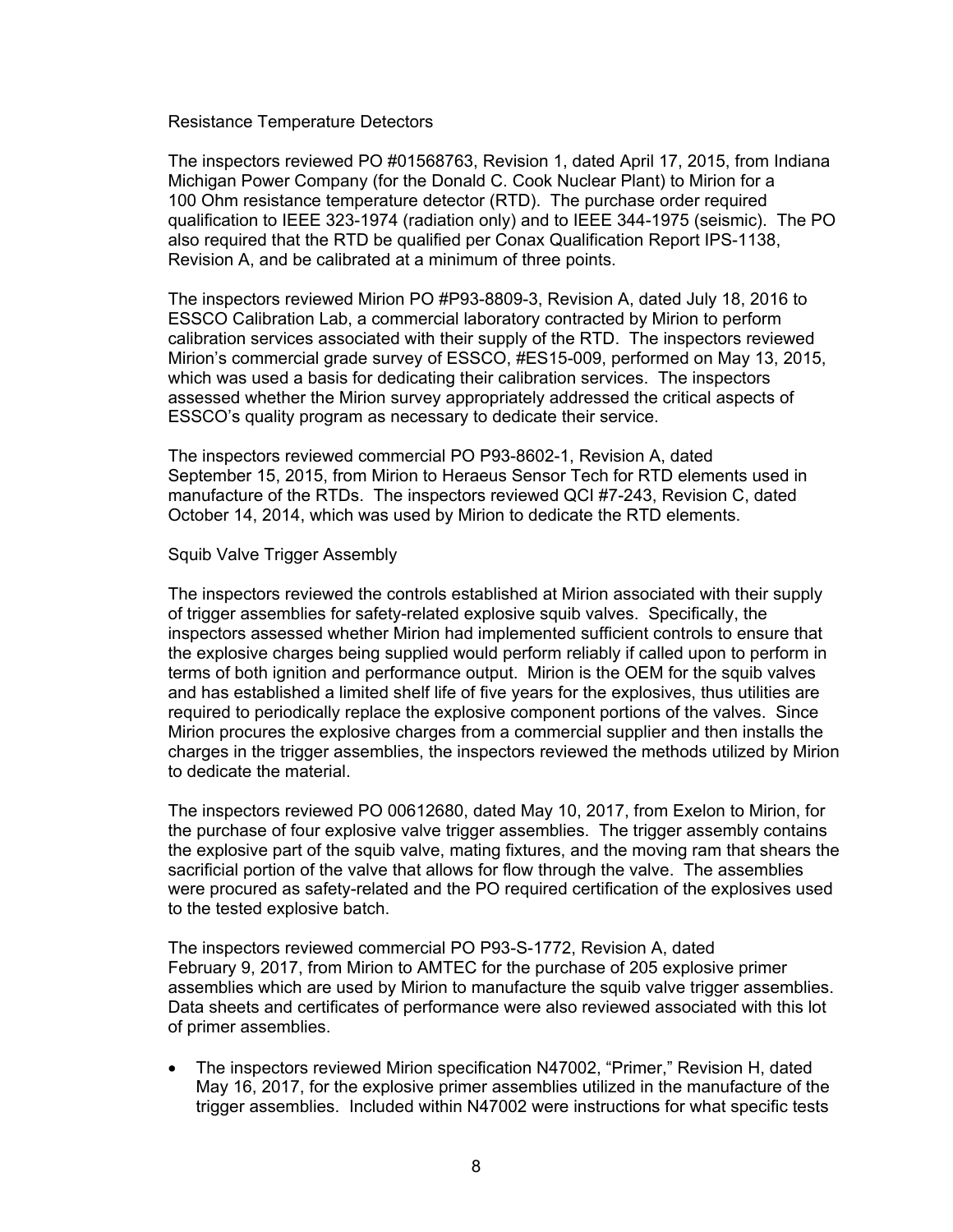need to be performed on the primer by the supplier, both to initially qualify the primer for use, and then for each batch of manufactured product. Included within the initial qualification testing was Bruceton testing which was performed to demonstrate reliable fire and no-fire performance of the primer assemblies at specified firing signal current values. The specification also required that dielectric testing, insulation resistance testing, bridgewire resistance testing, and x-ray testing be performed on each primer assembly. The inspectors also reviewed Mirion IPS 1465, "Operation of Conax Energy Monitor For Primers," Revision A, dated January 16, 1991, which provides a description for a test fixture and instructions for its implementation for testing primer output forces.

The inspectors reviewed TEF 241, Revision A, dated November 11, 2014, which provides the verification methods utilized at Mirion for ensuring the critical characteristics of the material were met. Since the majority of the testing of the explosives is performed by AMTEC, a commercial supplier, the inspectors reviewed the methods utilized by Mirion to dedicate this material.

Polysulfone and Ceramic Insulator Materials

Polysulfone is a sealant material used in Mirion containment cabling/electrical penetration assemblies. Mirion's material requirement NP300, Revision P, dated March 3, 2010, requires purchasing a specified grade of polysulfone from a specified manufacturer, additionally indicating that this material requirement takes precedence over drawing requirements. The inspectors verified that the material formulation was confirmed during receipt inspections via infrared spectroscopy testing. The NRC inspectors reviewed Mirion's purchase order to the supplier, PO P93-8400-23, dated August 31, 2015, and verified that the material was purchased from the original manufacturer, with batch and lot number for material traceability.

The inspectors reviewed Mirion's receipt Inspection Procedures QCI 7-122 and IPS-1944 for polysulfone which specified critical characteristics such as stress relief, infrared spectrum, and dimensions. Leak and electrical tests were also specified for the final penetration product. Following receipt, Mirion stores polysulfone material in bulk rod appropriately segregated by batch/lot number; as well as in the form of machined parts segregated by part number. The inspectors reviewed a sample of purchase orders for sub-supplier molding, machining, and annealing of polysulfone, and for confirming material formulation via infrared spectroscopy. Mirion indicated that annealing of the polysulfone is performed in either bulk rod form prior to machining (Specification NP300 5.1.1), or after machining if required by the particular drawing specification (QCI 7-122 2.C). The sub-suppliers for these machining, molding, and spectroscopy services were verified to be on Mirion's current Approved Supplier List, dated June 9, 2017.

In addition, the NRC inspectors also reviewed and found acceptable a sample of purchase orders, certificates of compliance, drawings, and commercial grade surveys for other electrically-insulating ceramic materials used by Mirion in electrical penetrations and found them acceptable.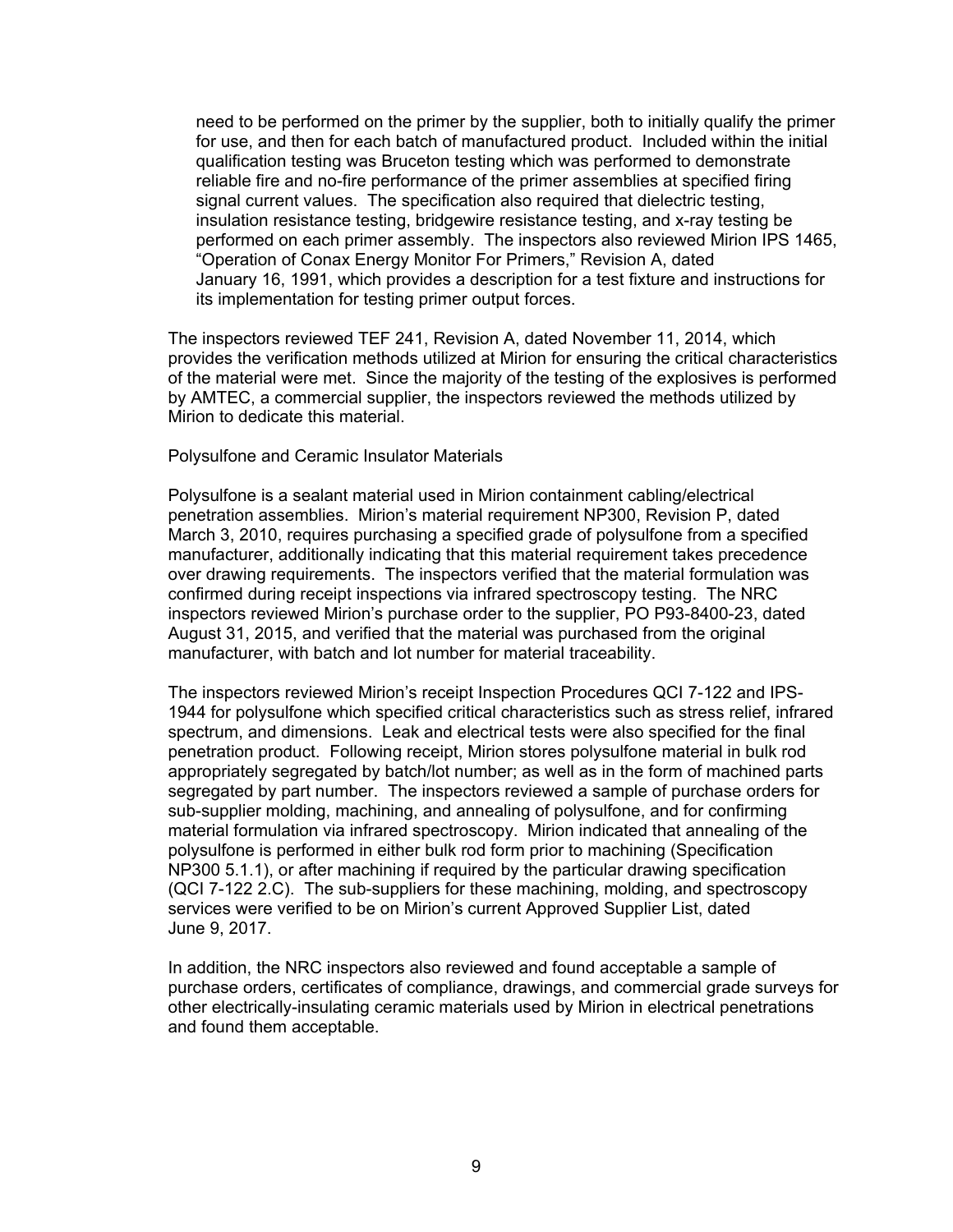### Kapton insulated wire

The inspectors reviewed commercial PO P93-S-1230, dated November 15, 2011, from Mirion to Carlisle Interconnect Technology for the purchase of #10 Kapton insulated solid copper wire which is used by Mirion to manufacture electric penetration assemblies. Data sheets and certificates of conformance were also reviewed to verify the procured item met the requirements. This material was utilized in the production of penetrations for Vogtle Unit 3.

## b. Findings and Observations

No findings of significance were identified.

The inspectors identified as an observation that critical characteristics, specifically tied to the safety function of the components/services being commercially procured were sometimes not specifically captured on the TEF; however, for the examples reviewed, in aggregate, the activities that were implemented (testing at Mirion, independent laboratory testing, commercial grade surveys of the suppliers, etc.) were sufficient to verify that the technical requirements associated with the components being supplied were met and that the supplied components would be capable of performing their intended safety functions.

The inspectors also identified that specific to the PO for Kapton wiring, that the receipt inspection criteria did not specify an allowable tolerance range for the wire diameter. The inspectors determined that industry standards allow for some wire diameter tolerance and therefore providing a tolerance value would reduce the amount of personal judgment required during the receipt inspection process. Notwithstanding the above, the inspectors determined that the material supplied was capable of performing its intended safety function.

# c. Conclusions

The inspectors concluded that Mirion was appropriately controlling the materials used in the manufacture of the RTD through its commercial grade dedication program. The inspectors determined that Mirion had performed a commercial grade survey of the laboratory used to ensure proper calibration of the detector and that the survey encompassed key quality attributes important to ensuring the validity of the calibration certificates provided.

The inspectors verified that the controls implemented at Mirion were sufficient to ensure that the supplied squib valve trigger assemblies would be capable of performing their intended safety functions. The inspectors determined that the controls were sufficient to ensure reliable ignition and performance output of the trigger assemblies.

The inspectors concluded that Mirion is adequately controlling material and vendor services for polysulfone sealant, in addition to testing its critical characteristics as specified.

Therefore, the inspectors concluded that Mirion is appropriately implementing controls in accordance with Criterion III, Criterion IV, and Criterion VII of Appendix B to 10 CFR Part 50.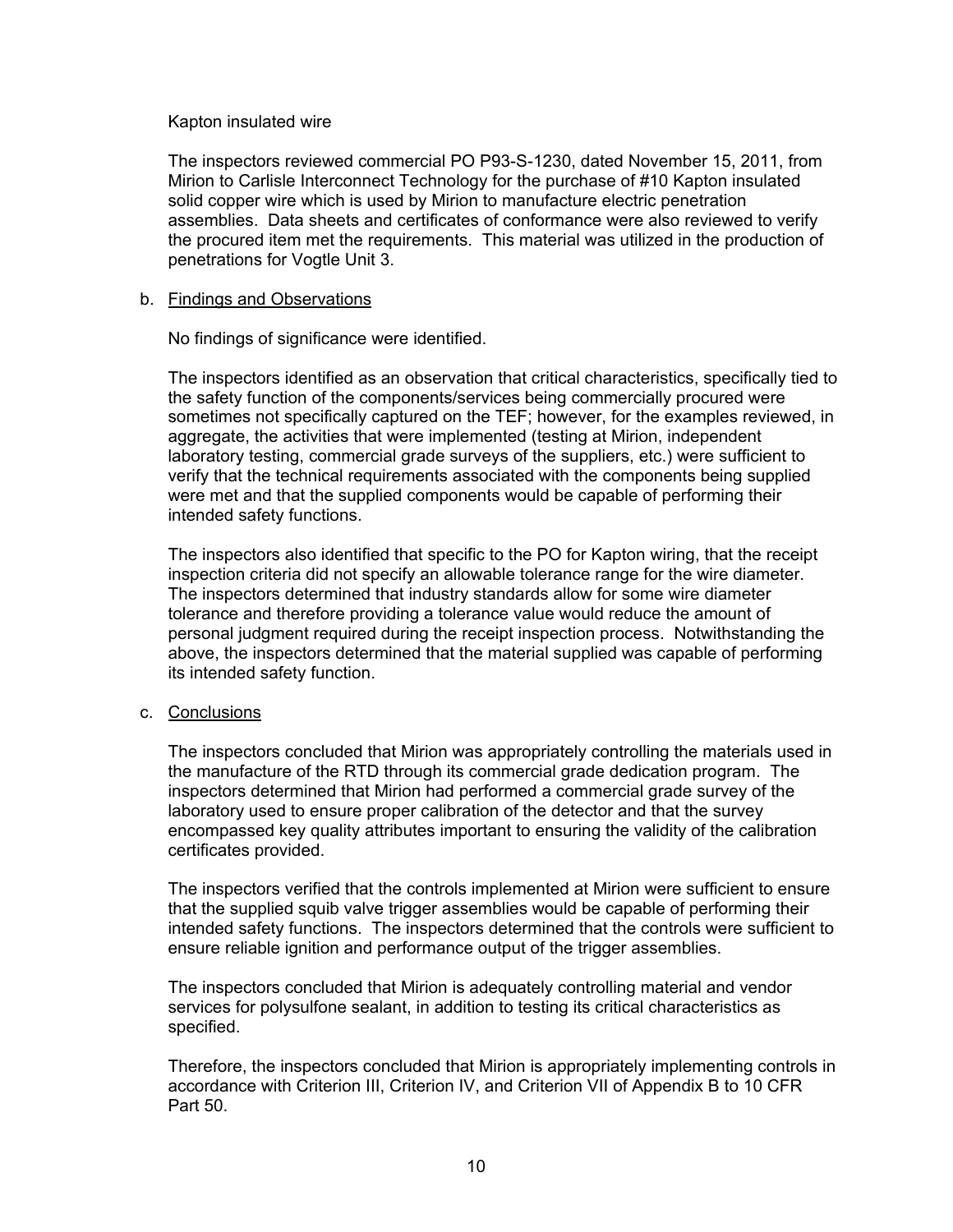# 5. Corrective Action/Part 21 Program

## a. Scope

The inspectors reviewed Mirion's policies and implementing procedures for the corrective action program to verify compliance with the requirements of Criterion XVI, "Corrective Action," of Appendix B to 10 CFR Part 50. The inspectors also reviewed Mirion's policies and procedures to verify compliance with the requirements of 10 CFR Part 21, "Reporting of Defects and Noncompliance." The inspectors discussed the corrective action, nonconformance, and Part 21 programs with the Mirion staff, and reviewed a sample of Corrective Action Requests (CARs) to view the adequacy of Mirion's implementation and control of the corrective action program. The inspectors determined that Mirion's procedure and checklists for CARs provided a link to the 10 CFR Part 21 process by linking to IPS-1071, "Defect Reporting Implementation Procedure", for evaluations for potential reportability under Part 21. The inspectors verified Part 21 postings were appropriate in both the administrative and shop areas. The NRC inspectors reviewed Mirion's corrective actions for its most recent Part 21 notification made in 2013, as well as a sample of more recent Defect Evaluations and assessed whether the evaluations provided appropriate technical justifications for issues that were determined not to be reportable defects. The attachment to this report lists the documents reviewed by the inspectors.

## b. Findings and Observations

No findings of significance were identified.

c. Conclusions

The NRC inspectors concluded that Mirion established corrective action and 10 CFR Part 21 programs in accordance with regulatory requirements. Based on the limited sample of documents reviewed, the inspectors determined that Mirion is appropriately implementing its policies and procedures associated with Criterion XVI of 10 CFR Part 50 Appendix B and 10 CFR Part 21.

# 6. Nonconforming Material

# a. Scope

The inspectors reviewed Mirion's policies and implementing procedures that govern the nonconformance program to verify compliance with the regulatory requirements of Criterion XV, "Nonconforming Materials, Parts, or Components", of Appendix B to 10 CFR Part 50. Similar to the corrective action program, each Nonconformance/Material Discrepancy Report (MDR) includes a checklist item for applicability to Mirion IPS-1071 for evaluation, which provides linkage to 10 CFR Part 21. NRC inspectors verified that Mirion's procedures provided for identification, review, and disposition of nonconforming items, and observed segregated areas in the warehouse area for nonconforming items. The NRC inspectors reviewed a sample of MDRs, including items dispositioned as rejected and technical justifications for items dispositioned acceptable for use as-is. The attachment to this inspection report lists the documents reviewed and personnel interviewed by the inspectors.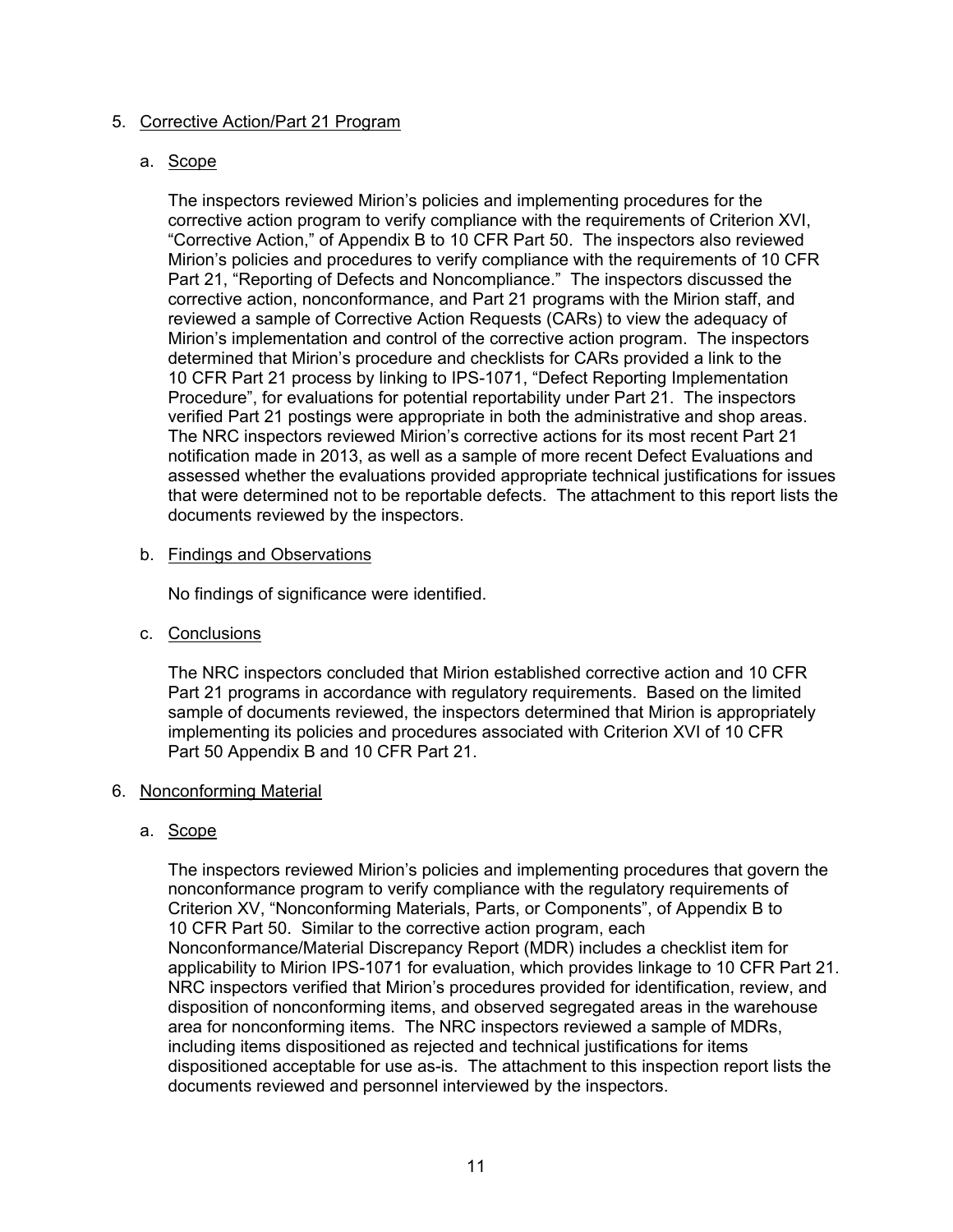## b. Findings and Observations

No findings of significance were identified.

## c. Conclusions

The NRC inspectors concluded that Mirion has established a nonconformance program in accordance with Criterion XV of Appendix B to 10 CFR Part 50. Based on the limited sample of documents reviewed, the inspectors determined that Mirion is appropriately implementing its policies and procedures in accordance with regulatory requirements.

## 7. Test Control

## a. Scope

The inspectors reviewed Mirion's policies and implementing procedures that govern the test program to verify compliance with the regulatory requirements of Criterion XI, "Test Control," of Appendix B to 10 CFR Part 50. The NRC inspectors witnessed electrical testing of conductor wires as part of a feedthrough assembly for a containment penetration product, per Work Order M93-899501. The inspectors reviewed test Procedure IPS-411, "Standard Procedure for Production Test & Final Inspection of Electrical Conductor Seal Assemblies", Revision L, dated June 18, 2015, and determined that the acceptance criteria met the requirements of IEEE-317 (1983) standard, as required by the customer design specification for the penetration. In addition, the NRC inspectors observed a demonstration of fiber optic testing for a containment penetration feedthrough assembly, utilizing IPS-2406, "Production Test Procedure for Electrical Penetration Assemblies for Westinghouse," Revision Original, dated October 15, 2012. The inspectors reviewed IPS-2406 to verify that the procedure for fiber optic attenuation factory acceptance testing met the requirements of IEEE-317 (1983). The NRC inspectors also determined that Mirion assembly and inspection personnel appropriately performed a conductor continuity check as part of the testing, and that they appeared knowledgeable regarding the assembly/testing process, including an appropriate questioning attitude for any potential nonconforming conditions. The attachment to this inspection report lists the documents reviewed and personnel interviewed by the inspectors.

### b. Findings and Observations

No findings of significance were identified.

### c. Conclusions

The inspectors concluded that Mirion is implementing an appropriate test control program in accordance with Criterion XI, "Test Control", of Appendix B to 10 CFR Part 50. Based on the limited samples observed, the testing procedures and performance of tests were determined to be adequate.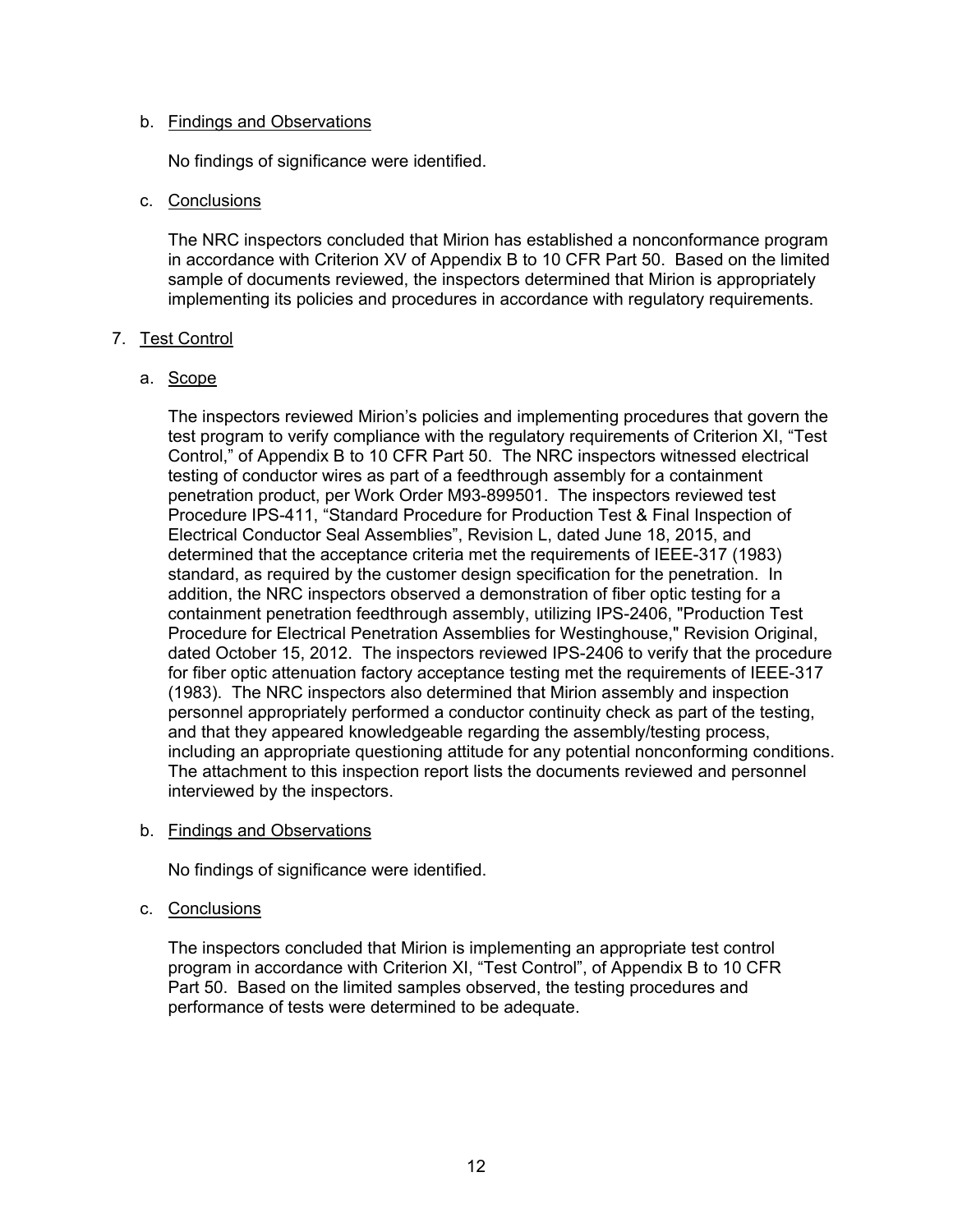# **ATTACHMENT**

# 1. ENTRANCE/EXIT MEETING ATTENDEES

On June 15, 2017, the NRC inspection team conducted an exit meeting with Mirion management and staff and discussed the results of the inspection.

| <b>Name</b>              | <b>Title</b>                                            | <b>Affiliation</b> | <b>Entrance</b> | <b>Exit</b> | Interviewed  |
|--------------------------|---------------------------------------------------------|--------------------|-----------------|-------------|--------------|
| Cara Sweeney             | Sales Engineer                                          | <b>Mirion</b>      | X               |             |              |
| <b>Courtney Taylor</b>   | <b>Contracts Manager</b>                                | Mirion             | X               |             | X            |
| Dave Krzywicki           | Inspector                                               |                    |                 |             | X            |
| <b>Gregory Scofield</b>  | <b>Production Supervisor</b>                            | Mirion             | $\mathsf{X}$    | X           |              |
| Jennifer Quarcini        | <b>Purchasing Manager</b>                               | Mirion             | X               |             |              |
| <b>Jinsuk Lee</b>        | <b>Project Engineer</b>                                 | Mirion             | X               |             |              |
| John Francioli           | <b>Master</b><br>Assembler/Helium<br><b>Leak Tester</b> | Mirion             |                 |             | X            |
| John MacDonald           | Director, Global<br>Penetrations                        | Mirion             | $\mathsf{X}$    | X           | $\mathsf{X}$ |
| Joseph Di Mario          | <b>Quality Control</b><br>Inspector                     | Mirion             |                 |             | X            |
| Kenneth<br>Janiszewski   | <b>Senior Production</b><br>Planner                     | Mirion             | X               |             |              |
| Linda Stephens           | <b>Quality Engineer</b>                                 | Mirion             | $\mathsf{X}$    | X           | X            |
| <b>Michael Francioli</b> | Senior Project<br>Engineer                              | Mirion             | X               | X           |              |
| <b>Mitch Staskiewicz</b> | <b>Director of Operations</b>                           | Mirion             | X               | X           |              |
| <b>Neal Matter</b>       | <b>Quality Control</b><br>Inspector                     | Mirion             |                 | X           | X            |
| <b>Ronald Nikander</b>   | Director, Engineering<br>and Quality                    | Mirion             | X               | X           | X            |
| <b>Russell Witkop</b>    | Assembler/Tester                                        | Mirion             |                 |             | $\mathsf{X}$ |
| Steve Karnysiu           | Sales Manager                                           | Mirion             | X               | X           |              |
| <b>William Gee</b>       | <b>Quality Engineer</b>                                 | Mirion             | X               | X           | X            |
| Jeffrey Jacobson         | <b>Inspection Team</b><br>Leader                        | <b>NRC</b>         | X               | X           |              |
| Philip Natividad         | Inspector                                               | <b>NRC</b>         | X               | X           |              |
| Raju Patel               | Inspector                                               | <b>NRC</b>         | X               | X           |              |
| Calvin Cheung            | Inspector                                               | <b>NRC</b>         | X               | X           |              |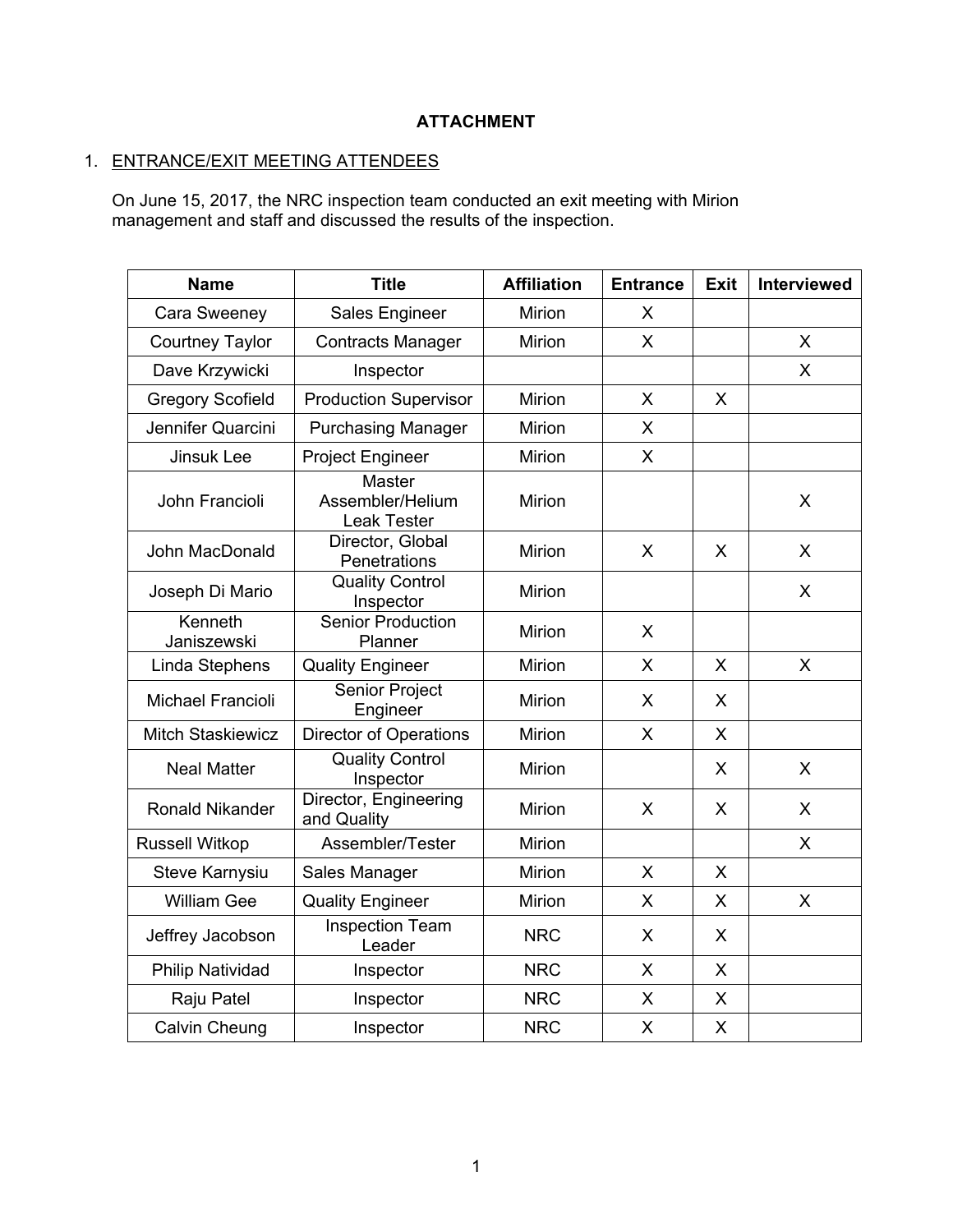# 2. **LIST OF ITEMS OPENED, CLOSED, AND DISCUSSED**

None

# 3. **DOCUMENTS REVIEWED**

Policies and Procedures

- Mirion Quality Program Manual (QPM), Revision AJ, July 29, 2016
- Quality Control Instruction (QCI) 2-20, "Qualification of Audit Personnel," Revision G, dated July 20, 2016
- QCI 2-21, "Qualification of Inspection and Test Personnel," Revision L, dated April 1, 2016
- QCI 2-100, "Approved Suppliers List Maintenance Procedure," Revision A, dated August 16, 2016
- QCI 7-122, "Inspection/Test of Purchased Polysulfone Rods/Bars and Sealants and Components (bushings, insulators, etc.)", Revision M, April 23, 2013
- QCI-172, Revision C, dated December 4, 2013
- QCI 7-159, "Inspection/Test of Purchased –Helical Spring Lock-washers," Revision G, dated November 13, 2014
- QCI 7-262, "Inspection/Test of Purchased Chemical for Material Identification Kit," Revision A, dated June 17, 2016
- QCI 7-263, "Inspection/Test of Purchased Fabricated Component Using Supplier Furnished Materials," Revision B, dated April 23, 2013
- QCI 7-262
- QCI 9-01, "Non-Destructive Examination Written Practice," Revision N, dated July 21, 2016
- Engineering Order (E.O) N14803, "QCI-9-01 Revision N," dated July 21, 2016
- QCI-9-23, "Solvent Removable Visible Dye Penetrant Test," Revision U, dated July 28, 2016
- QCI-10-11, "Receiving Inspection General Procedure and Sampling Plan; Purchased Items, Raw Materials, and Special Processes," Revision T, dated June 7, 2017
- QCI-10-243, "Verification Aid for 300 Stainless Steel series (Copper Sulfate Test)," Revision 0, dated February 29, 2000
- Internal Procedure Specification (IPS)-1520, "Standard Purchase Specification for ASME Code Nuclear Pressure Retaining Materials and Services," Revision V, dated July 11, 2016
- IPS-1560, "Weld Set-up Inspection Test Record," Revision A, dated January 25, 2000
- IPS-1816, "Assembly Skills Training Procedure," Revision D, dated August 31, 2016
- IPS-1900, "Welding Procedure Specification (WPS) For ASME Boiler & Pressure Vessel Code Shielded Metal Arc Welding (SMAW) of Carbon Steel (P1) to Stainless Steel (P8) Materials," Revision D, dated September 10, 2010
- Procedure Qualification Record (PQR)-WPS-IPS-1900, dated August 25, 1994
- IPS-2279, "WPS For ASME B&PV Code Gas Tungsten-Arc Welding (GTAW) of Carbon Steel Attachments to Carbon Steel Pressure Retaining Material," Revision 2, dated July 16, 2010
- PQR WPS IPS-2279, Revision 1, dated November 21, 2008, for P1 to P1 materials using GTAW process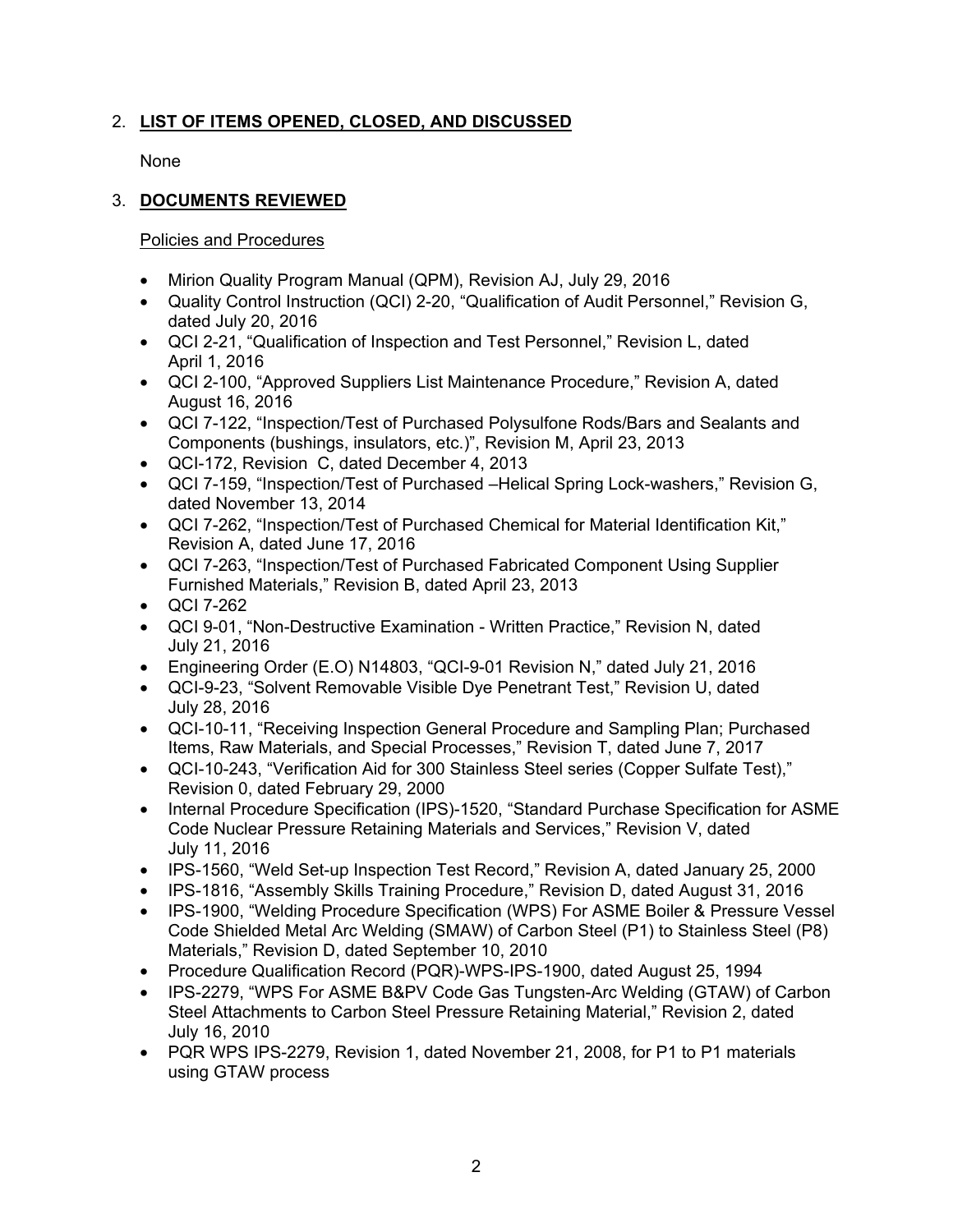- IPS-2323, "WPS for B&PV Code GTAW and Flux Core Arc Welding (FCAW) of Carbon Steel (P1) to Stainless Steel (P8) materials," Revision 0, dated May 20, 2013
- PQR IPS-2323, Revision 0, dated May 20, 2013, for P1-P8 materials using combination of GTAW and FCAW processes
- IPS-2451, "Welding Material Storage Procedure," Revision A, dated May 4, 2015
- IPS 1465, "Operation of Conax Energy Monitor For Primers," Revision A, January 16, 1991
- Mirion Specification NP300, Revision P, April 3, 2010
- IPS-1944, "Basis for Selection of Properties and Processes for Acceptance of Polysulfone and Polyimide (Kapton) Material for Mirion Technologies (Conax Nuclear)", Revision C, December 4, 2009
- IPS-411, "Standard Procedure for Production Test & Final Inspection of Electrical Conductor Seal Assemblies", Revision L, July 18, 2015
- IPS-2406, "Production Test Procedure for Electrical Penetration Assemblies for Westinghouse," Revision Original, November 15, 2012
- IPS-1071, "Defect Reporting Implementation Procedure"

# Design/Drawings

- Drawing 8644-40002, "Nut, Square, Extended," Revision 0, dated September 11, 2016
- Drawing 8200-10004, "Instrumentation Electric Penetration Assembly," Revision D dated March 3, 2016
- Drawing Wire Legend (WL) 8200-100004-04-P21, "Instrumentation Electric Penetration Assemblies for V.C. Summer Units 2 and 3," Revision B, dated August 19, 2016
- Drawing 72R1-20022, "Canister Sub-Assembly (Inside, Outside Header Plate)," Revision F, dated April 21, 2017
- Drawing N29489, "Fiber Optic Feed through Sub-Assembly for Full Length Penetration," Revision C, dated May 7, 2017
- Drawing #47002, "Primer," Revision H, May 16, 2017
- Drawing #N77002, "Conax Energy Monitor (CEM)," Revision A, January 8, 1991
- Drawing 8113-10003, "LVP/C Electric Penetration Assembly (AP1000) for Vogtle, Units 3&4," Revision E, January 19, 2017
- Westinghouse Specification APP-EY01-Z0-001, "Electrical Penetration Assemblies Design Specification," Revision 7, December 7, 2016

# American Society of Mechanical Engineers (ASME) Code Data Reports, and Shop Travelers Welding Records

- Document package for Electric Penetration Assemblies part number (P/N) 8113-10002-03, Serial No. 8445, sales order No. 811300, with ASME N2 Code data report signed and approved by quality assurance (QA) and Authorized Nuclear Inspector (ANI) on January 29, 2014 for Vogtle Unit 3 to Westinghouse Electric Corporation (WEC) purchase order (PO) 4500430408
- Document package for Low Voltage Instrumentation Penetration Sub-Assembly serial No. (S/N) 8433, with ASME N2 Code data report dated February 5, 2014, for V.C. Summer Unit 2 to WEC PO 4500430413
- Certificate of Conformance dated February 23, 2017, certifying Low Voltage Instrumentation S/N 8463, P/N 8113-10004-05, met all contractual requirements of WEC Purchase 4500430408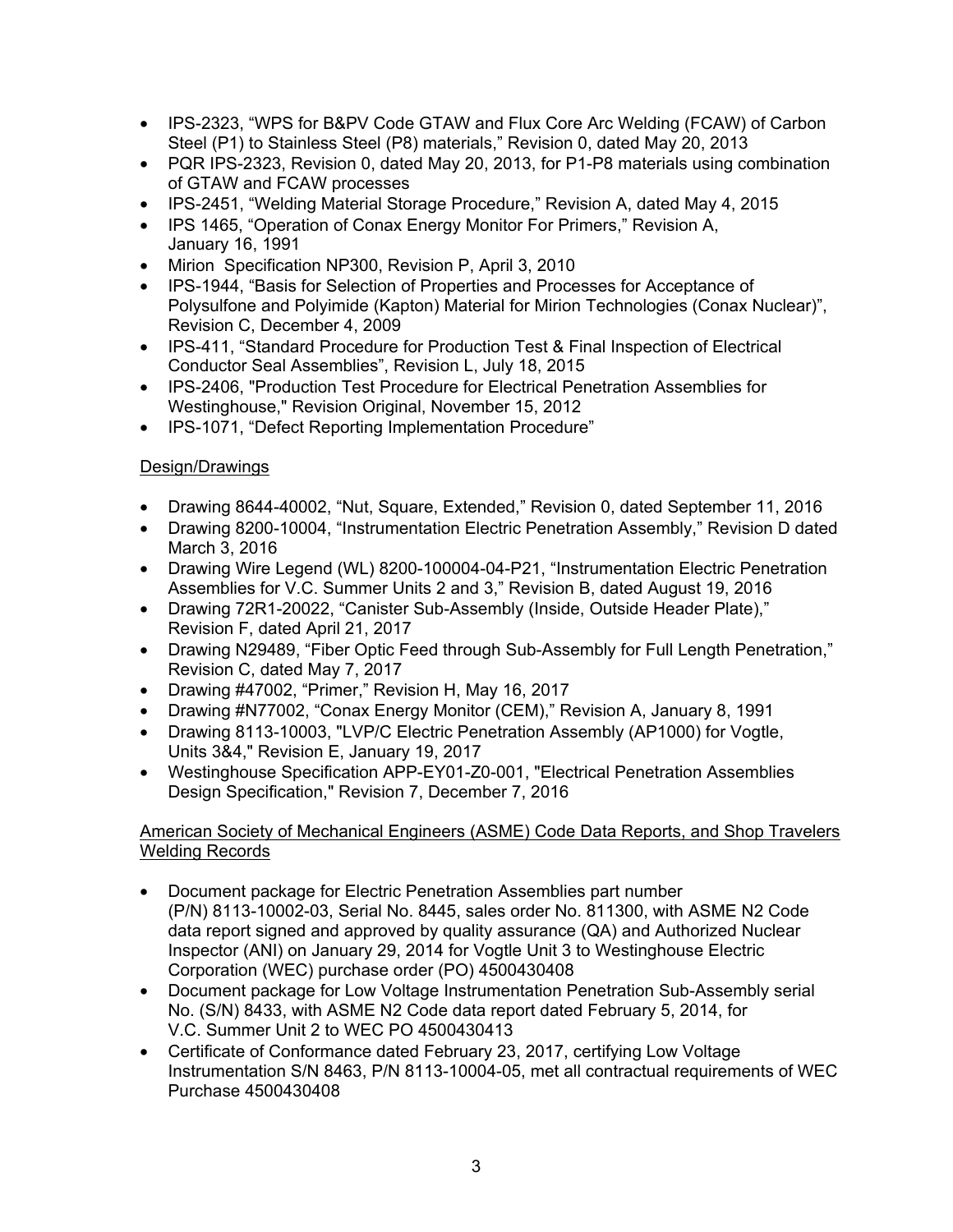- Traveler for work order (WO) No. M93-820000149 issued for Instrumentation Electrical Penetration P/N P21-8200-20004-04, S/N 8433, operation No. 50 Helium leak tested on February 10, 2017, in accordance with IPS 2406
- Traveler for WO No. M93-8200013 released by QA and ANI on October 21, 2012, for Canister Tube Sub assembly P/N P30-8200-10004-06 S/N 8435 for V.C. Summer Unit 2, with operations material verification, assembly, inspection of weld area, assembly welding, inspection, outside vendor machining, PT inspection and Authorized Nuclear Inspector hold points
- Traveler for WO No. M93-8200014 released by QA and ANI on November 1, 2012, for Canister Tube sub assembly P/N P11-8200-10004-02 S/N 8431 for V.C. Summer Unit 2, with operations material verification, assembly, Code pressure test, inspection, Authorized Nuclear Inspector hold points and final inspection
- Traveler for WO No. M93-8200013 released by QA and ANI on November 1, 2012, for Canister tube subassembly P/N P11-8200-10004-02 S/N 8431 for V.C. Summer Unit 2, included operations of material verification, assembly, PT inspection, assembly weld area fit-up, welding, ANI review, final inspection.

# Non-Destructive Examination, Weld, Inspection and Test Records, Calibration, Audit Reports, and Commercial-Grade Dedication Surveys

- Mirion Penetrant Testing (PT) (Visible Dye) report dated May 9, 2017, for two pieces of pre-weld of header plate P/N 8562-30000-01 accepted by Level III
- PT report dated December 12, 2016, for 10 pieces of primer chamber body P/N N38138-01, on WO No. M93-S-358 performed and accepted by Level III
- PT report dated December 12, 2016 for 10 pieces of trigger body P/N N38137-01, on WO No. M93-S-357 performed and accepted by Level III
- PT report dated February 5, 2014, for two LVI Canister P/N 8200-10004-04 for V.C. Summer Unit 2
- PT report dated February 24, 2013, for one weldment P/N 7ZR-300012-01 for V.C. Summer Unit 2
- PT report dated December 18, 2013, for Post-weldment of EPA Canister subassembly/weldment P/N 7ZR1-20022-03 for EPA S/N 8433, for V.C. Summer Unit 2
- PT report dated July 20, 2015, for one LVP Canister P/N 8113-10002-03 acceptable in accordance with QCI 9-23 procedure for Vogtle Unit 3
- PT report dated May 5, 2013 of one weldment P/N 7ZR1-30012-01 accepted in accordance with QCI 9-23 procedure
- Daily paint inspection report dated July 14, 2014, for Alliance 14-inch canister P/N 7ZR1-20002-01 coated with Carboline Zinc
- Daily paint inspection report dated January 22, 2014 for Alliance 14-inch canister P/N CN29975, WO No. BP0198, coated with Carboguard 890N
- Weldment report for EPA Canister assembly P/N 8200-10004-04 for EPA S/N 8433 for V.C. Summer Unit 2, accepted through PT and pneumatic test
- Weldment report on WO No. M93-82000316 for Canister tube subassembly S/N 9108, P/N 7ZR1-2022-03W2 for V.C. Summer Unit 3, performed and accepted on May 26, 2017
- Weld operation No. 30 on WO No. M93-895804 for fiber optic feeder through tube assembly P/N N29489-03, dated June 14, 2017, on sales order No. 895800 for North Anna
- Initial weld set-up inspection and test record dated June 12, 2017, for orbital welds of feeder through tubes qualified through visual and macro-etch inspection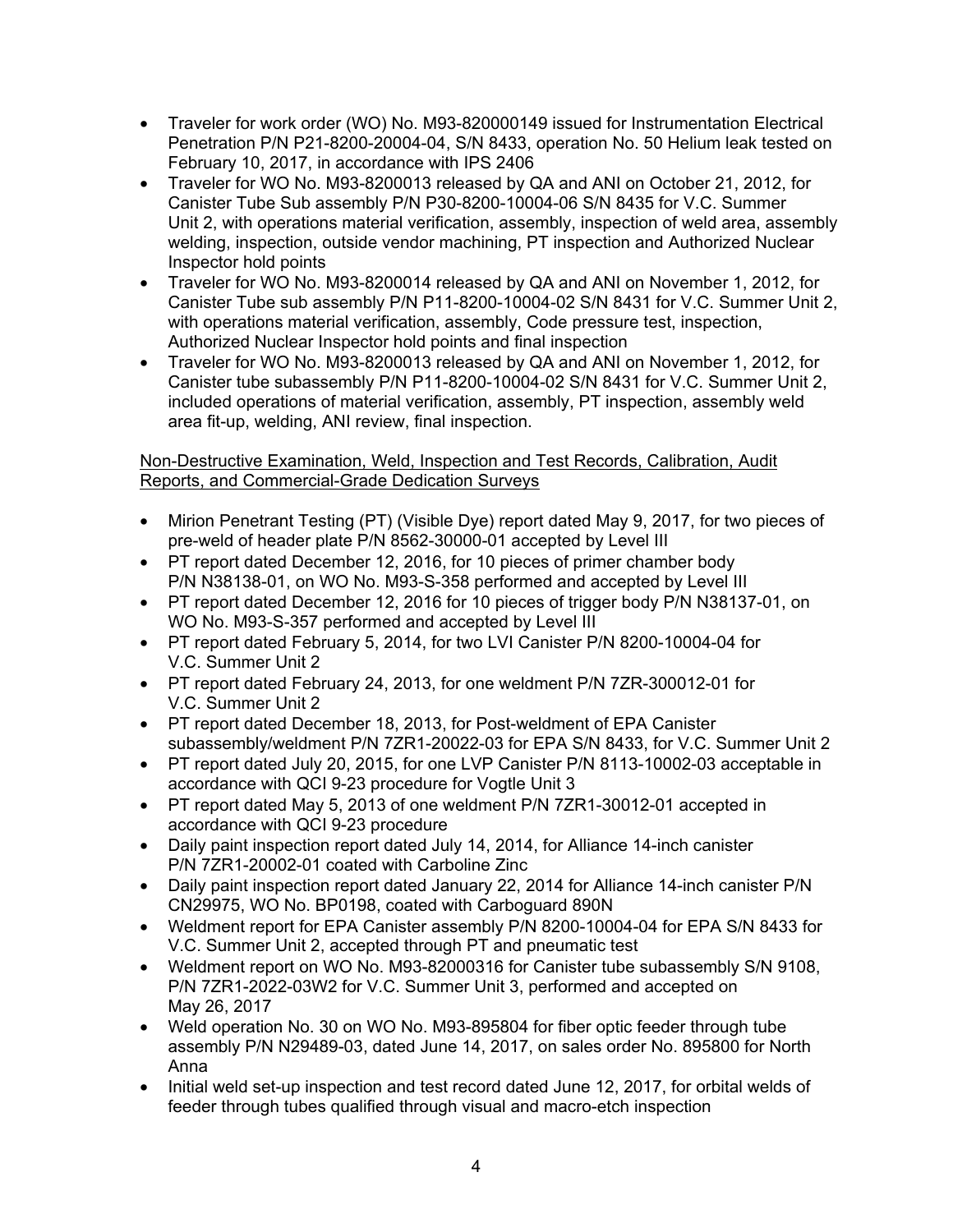- Receiving inspection report dated September 12, 2013 acceptance of 29 pieces of seamless carbon steel pipes 14-inch diameter x 8.6 feet SCH80 ASME SA 333 Grade 6 traceable to Tioga Pipe Supply Company Inc., heat No. in accordance with PO P93-8200-3N
- Receiving inspection report dated February 8,2017, accepting 25 X 10 pound spools of Flux core 0.045-inch electrodes E309/309LT1-4 traceable to Lincoln lot No. 1310Z from Weldstar on PO P93-S-1784N
- Carboline Company CofC dated October 29, 2012 for 62 gallons of paint Carboguard 890N white batch No. N890S8090902D reviewed by Mirion to PO P93-8200-24
- Carboline Company CofC dated March 26, 2014 for 1.5 gallons of paint Carbozinc 11 SG base Grey 0700, P/N N59022-50, traceable to batch No. 02310700AA10, 2 gallons of Zinc Filler Type II, P/N N59022-51 traceable batch No. 14BD81816Z, and 1 gallon of Thinner 26, P/N N59022-04 traceable to Batch No. 13JD1476S
- Northeast Metrology Calibration Certificate No. 1193607 for Mirion Gage Id No. B-096-2, Go/No Go 1-8 UNC-2B thread plug gage calibrated on December 2, 2016, put in service March 10, 2016 due March 10, 2018
- Northeast Metrology Calibration Certificate No. 1184183 for 87 piece master gage block set gage Id No. J-001-13 calibrated on April 12, 2016, due April 12, 2018, to Mirion PO P93-G-3349 using standards traceable to National Institute of Standards and Technology (NIST)
- Northeast Technology Calibration Certificate dated April 6, 2017, calibrated to Mirion QCI 29-2-4-4 and PO P93-G-3609, using gages traceable to NIST
- Mirion Calibration record for 8-inch Vernier caliper gage Id No. U-003-20, calibrated on March 10, 2017, due March 10, 2018 using master standard gage block set gage Id No. J-001-13 traceable to NIST
- Mirion Calibration record for pin gages gage Id No. J-002-12, calibrated on June 23, 2016, due June 23, 2017 using master gage set gage Id No. J-001-12, traceable to NIST
- Certificate of Calibration for pressure gage Id No. 00315 calibrated on May 19, 2017 due November 19, 2017, per QCI 29-4-3 procedure using master dead weight tester gage ID No. 00050 serial No. 155-12 traceable to NIST
- Vacuum Instrument Corporation Calibration Certificate dated February 3, 2015, for helium lead standard gage Id No. 00048, serial No. 20977 to Mirion PO P93-G-3050, accepted on February 3, 2015 and placed in use on December 12, 2016
- Textronics Calibration Certificate No. 11497901 dated August 2, 2016 for Mansfield & Green dead weight tester gage ID No. 00050, serial No. 155-12, to Mirion PO P93-G-3443
- Mirion receipt inspection dated October 13, 2014, of calibration records for Miller Detlaweld machine gage Id No. 00340 calibrated by Strate Welding Supply to Mirion PO P93-G-3500 and QCI 29-6-9 procedure
- Receipt inspection dated October 14, 2015, of calibration record for Lincoln Weld machine gage Id No. 00168 performed by Strate Welding Supply in accordance with Mirion PO P93-G-3229 QCI 29-6-9
- Swagelok M200 Orbital autogenous welding machine gage Id No. 00342 calibrated on November 15, 2015, due November 10, 2017
- Receipt Inspection report dated June 13, 2017, for 744 pieces of square nuts P/N 8644-4002-01, to ASME Section II SA194 Grade 8A material specification traceable to Trust Manufacturing heat# 269922, trace code 19AM to Mirion PO P93-G-8644-4N Revision B
- Receipt Inspection report dated June 12, 2017, for 15 pieces of lock washers P/N N48186 receipt from Trust Manufacturing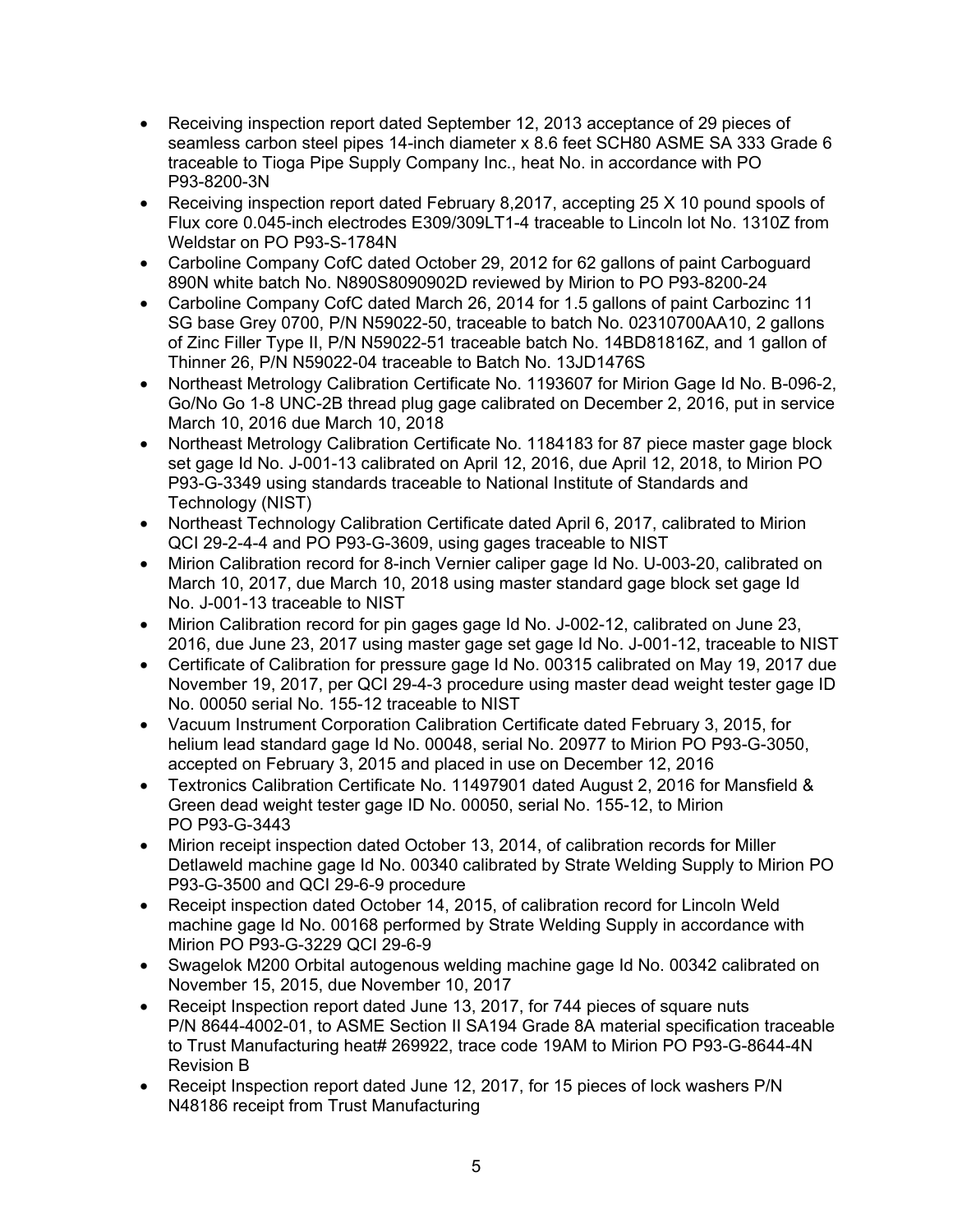- Receipt inspection report dated April 11, 2017, for six tube extensions from Alliance Innovative on PO P93-8200-436
- Material Analysis Report No. 11589, dated June 13, 2017, for 15 pieces of helical lock washers P/N N48186-17, copper sulfate tested to verify material meets 300 stainless steel in accordance with QCI 7-159, Revision G procedure
- Material Analysis Report No. 11574 dated June 12, 2017, for 600 feet of 0.046-inch diameter cable P/N N49066-01, Heat Lot No. 4966-4 verifying material, dimensions and physical attributes per QCI 7-263 procedure
- Mirion acceptance of Nuclear Industry Assessment Committee (NIAC) audit report No. 20006 of Carboline Company dated April 16, 2015, approved for supplying safety-related coatings/paintings
- Audit Report No. EA16-011 dated September 27, 2016 of Niagara Testing qualifying for NDE services
- Annual Evaluation Report dated March 23, 2017, of Carboline Company
- Commercial grade survey Report No. ES14-013, dated September 10, 2014, of Secondary Service Company approving for coating services using Mirion supplied coatings/paint
- Annual Evaluation Report dated September 11, 2015, and September 22, 2016, of Secondary Services Inc.,
- Commercial-grade survey report No. ES15-016, dated April 28, 2015 of Textronix Inc., qualifying for calibration services
- Annual Supplier Evaluation report dated April 6, 2016 and March 23, 2017 of Tektronix Service Solutions
- Commercial Grade Survey Report No. ES15-005 dated May 13, 2015, of Northeast Metrology qualified for calibration services
- Commercial Grade Survey Report No. ES14-005 dated December 29, 2014, of Alliance Innovative Manufacturing, approved for machining services to Mirion supplied materials and drawings
- Commercial grade survey ES14-009, dated September 16, 2014.
- Commercial grade survey ES14-003, dated April 22, 2014.
- Supplier Evaluation for Alliance Innovative Manufacturing performed on June 23, 2015, and June 13, 2016

# Purchase Orders

- PO P93-8644-4N Revision B, dated September 9, 2016, to Trust Manufacturing for procurement of 1-inch 8 UNC-2B Square Nuts to ASME Section III requirements
- PO P93-G-3520 dated November 17, 2014, to Northeast Metrology for calibration services of Go/No go thread plug gage Id No. B-096-2 per QCI 29-01, Revision L
- PO P93-G-3605 dated March 1, 2017, to Quality Equipment for procurement of Magnaflux cleaner SKC-S P/N 01-5750-78, penetrant SKL-SP2, P/N 01-5155-20 and developer SKD-S2, P/N 01-5352-78 with certificate of analysis to meet the requirements of ASME Section V Article 6, paragraph T-640
- PO P93-8200-436, dated February 19, 2014, to Alliance Innovative for procurement of machining services of 29 tube extensions P/N 7ZR1-30011—02, N49288-01, control numbers 30974 through 30982 for Heat No. 10353 and control numbers 30893 through 31002 for heat No. 21529 in accordance with supplied drawings
- PO P93-G-3443, dated July 18, 2016, to Textronix Service Solution for procurement of calibration services of Mansfield & Green dead weight tester Mirion gage ID No. 159-02 in accordance with QCI-29-01 that invokes technical and quality assurance requirements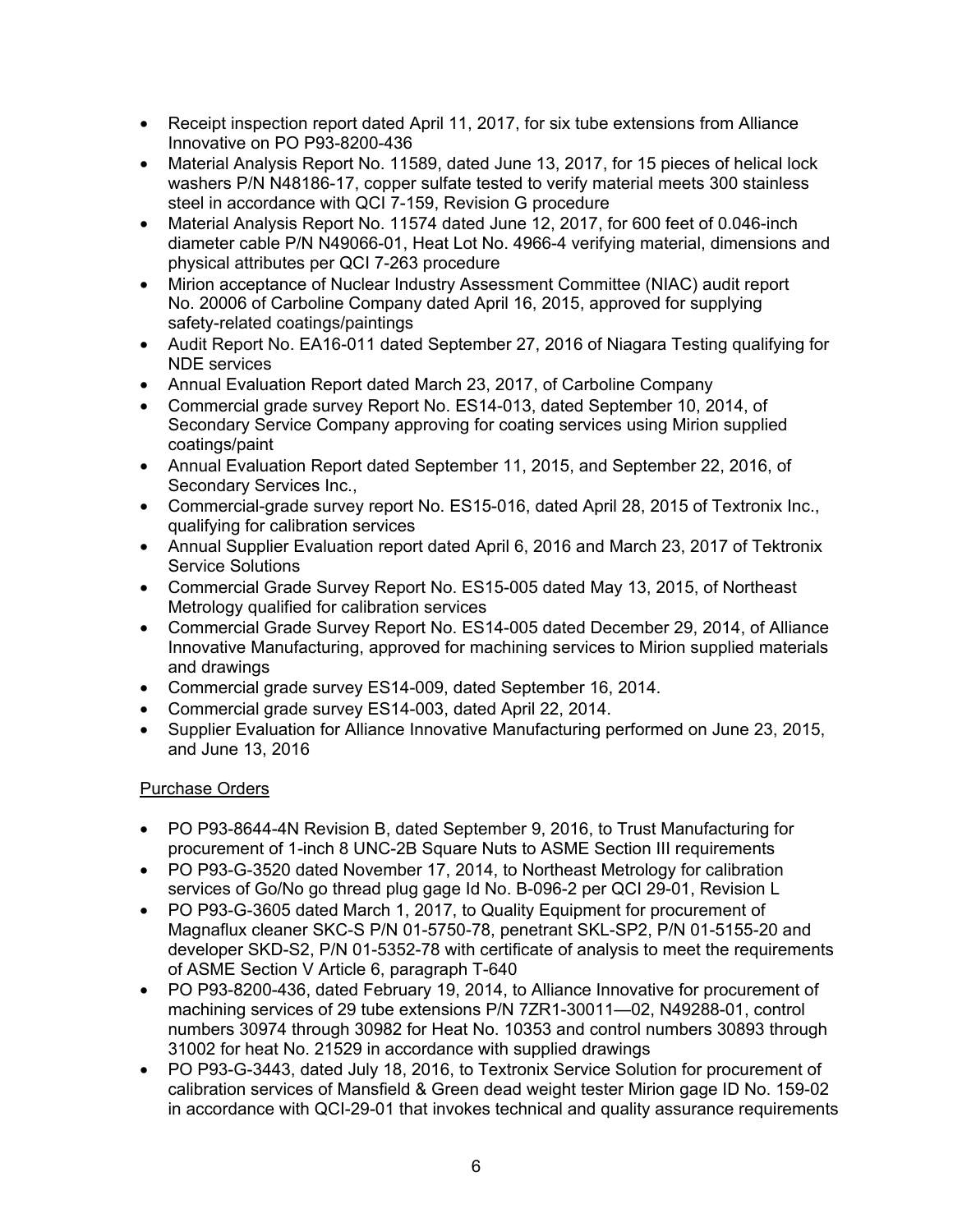- PO P93-8383-18, dated March 25, 2014, to Carboline Inc., for procurement of  $\frac{3}{4}$  gallon of Base Carbo Zinc No. 11 grey P/N N59022-50, 1 gallon of filler Carbo Zinc No. 11 grey P/N N59022-51 and 1 gallon of paint Carboline thinner No. 26 P/N 59022-04 in accordance with IPS 1765, Revision G and IPS 838 Revision E
- PO 93-S-1784N dated November 8, 2016, to Weldstar Company for procurement of 433 pounds of weld rod P/N N49304-02-01X02 0.045-inch diameter of ASME SA E309LT1-4 in accordance with IPS-1520
- PO P93-G-3500 dated October 4, 2016, issued to Strate Welding Supply for procurement of calibration services of Miller Deltaweld machine Id Nos. 00335, and 00340
- PO P93-G-3654 dated May 9, 2017 issued to Niagara Testing to perform PT service of two header plates P/N 8562-30000-01 in accordance with QCI 9-23 procedure and IPS-1520 P93-8400-23 dated August 21, 2015
- PO 4500430408 "Purchase Order for TAG No. SV3-IDSB-EY-P31Y, Equipment No. P31 Vogtle Unit 3," dated March 21, 2012
- PO P93-8188-139 dated June 30, 2016
- PO P93-8003-9 dated July 1, 2011

# Training/Qualification Records

- Welder Procedure Qualification (WPQ) Record dated September 8, 2000, for Ken Wierzbowski qualified to WPS IPS-1900 in SMAW process for P1-P8 materials in 2G position
- WPQ Record dated March 18, 2013, for Justin Christ qualified to WPS IPS-1900, in SMAW process for P1-P8 materials in 2G position
- WPQ Record dated September 23, 2011, for Ken Wierzbowski qualified to IPS-2279 procedure in GTAW process for P1-P1 materials in 2F position
- WPQ Record dated September 7, 2012 for Justin Christ qualified to IPS 2279 procedure in GTAW process for P1-P1 materials in 2F position
- WPQ Record dated May 20, 2013, for Ken Wierzbowski and Ray Sullivan qualified to IPS-2323 procedure in GTAW/FCAW processes for P1-P8 materials in 1G position
- Personnel Qualification Record QCI 2-01, for Linda Stephens as Quality Engineer certified on December 1, 2015
- Annual welder performance records for Ken Wierzbowski to IPS-1900 to SMAW process dated March 15, 2017 and Justin Christ to IPS -1900 on March 16, 2017
- Annual welder performance record for Ken Wierzbowski to IPS-2279 to GTAW process dated March 15, 2017, and Justin Christ on March 16, 2017
- Annual welder performance record for Ken Wierzbowski and R. Sullivan to IPS-2323 in GTAW/FCAW processes dated March 15, 2017
- Lead Auditor Qualification Certification for Linda Stephens dated April 1, 2016, with annual evaluation dated April 31, 2017
- Lead Auditor Qualification Certification for William Gee dated February1, 2016, and annual evaluation dated February 1, 2017
- Quality Personnel Qualification Record for Neal D Matter dated December 8, 2015, and visual exam dated December 15, 2016, qualified to perform receipt, assembly, witness testing (pressure, helium and electrical), dimensional, calibration/test
- Mirion letter dated July 29, 2016, acceptance of qualification of Mark Haynes Level III of Niagara Testing valid until July 31, 2017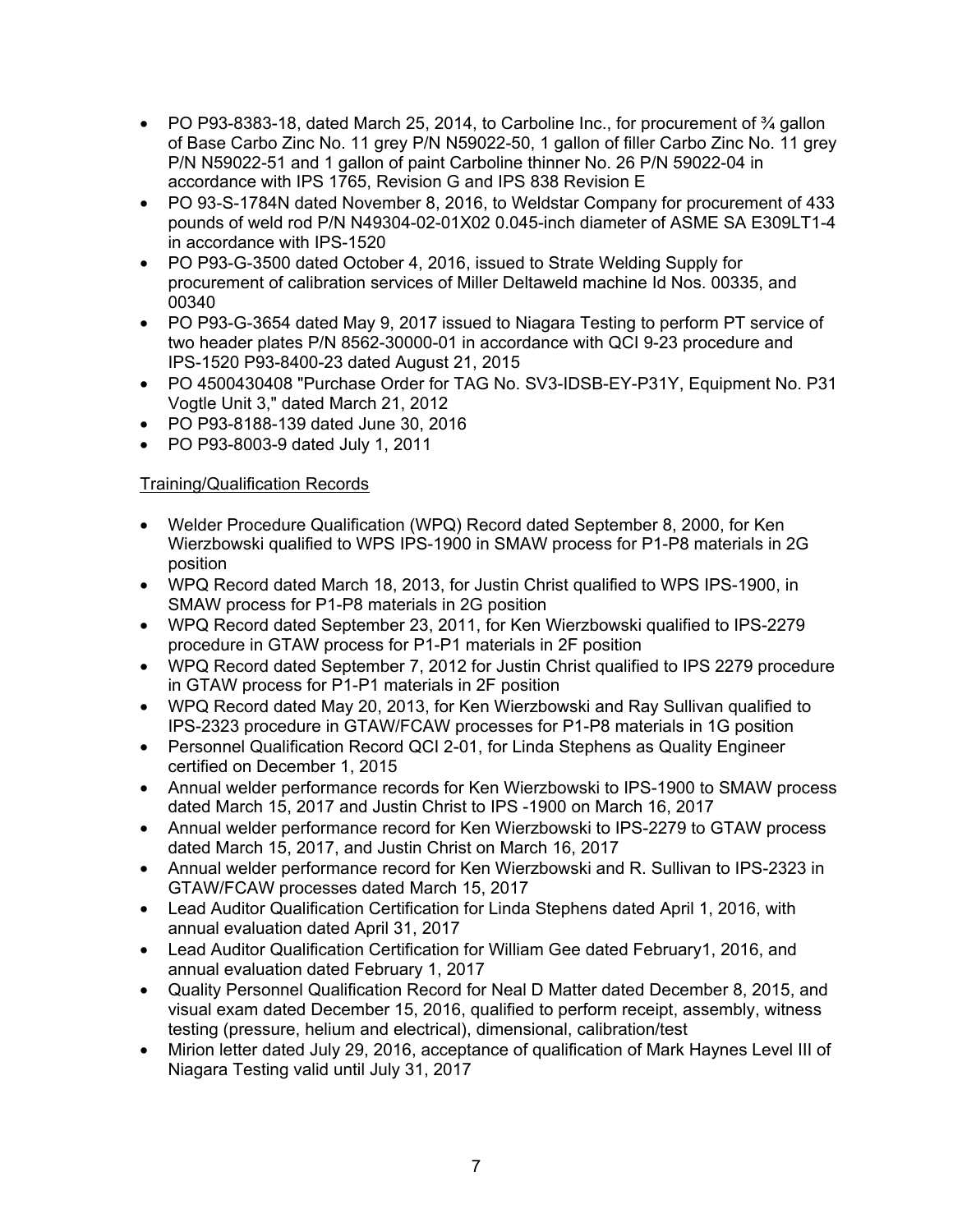- Qualification/Training record dated May 31, 2016, for John Finncioli qualified master assembler in accordance with IPS-1356 Revision G
- Niagara Testing Qualification and Certification of Mark Haynes as Level III in Liquid Penetrant to American Society for Nondestructive Testing Inc., certificate No. 107780 certified on May 2015 due May 2020

Corrective Action Requests and Material Discrepancy Reports

- CAR 16-007
- CAR 16-015
- CAR 17-003
- CAR 16-002
- CAR 15-001
- CAR 15-005
- CAR 15-011
- MDR N-001709
- MDR N-001782
- MDR N-001544
- MDR N-001762
- MDR N-001723
- MDR N-001586
- MDR N-001652
- MDR N-001825
- MDR N-001833
- MDR N-001834
- MDR N-001767
- MDR N-001358

# Qualification Reports

- IPS 1582 Rev N, Design Qualification Report for Instrumentation and Low Voltage Power Electric Penetration Assemblies Sequoyah Nuclear Power Plant Units 1 & 2," Revision N, May 26, 2017
- IPS-1510, "Design Qualification Material Test Report for Materials Used in Conax Nuclear Products for Service in Nuclear Power Generating Stations," Revision A, September 9, 1988
- IPS-1525, "Design Qualification Test Report of a Low Voltage Power and Control (LVP/C) Service Classification Electric Penetration Assembly for Class 1E Service in BWR & PWR Containment Structures for Conax Buffalo Corporation," Revision B, August 3, 1988

# **Miscellaneous**

- Mirion Quality Plan (QP) No. 8200-02A "Electrical Penetration Assemblies," Revision 3, dated December 1, 2016, for V.C. Summer Unit No. 3, to Westinghouse Electric Corporation (WEC) PO No. 4500430413
- QP No. 8200-01D4, "Electric Penetration Assemblies 8200-10004-04," Revision 5, dated December 1, 2016 for V.C. Summer Unit 2, WEC PO 4500430413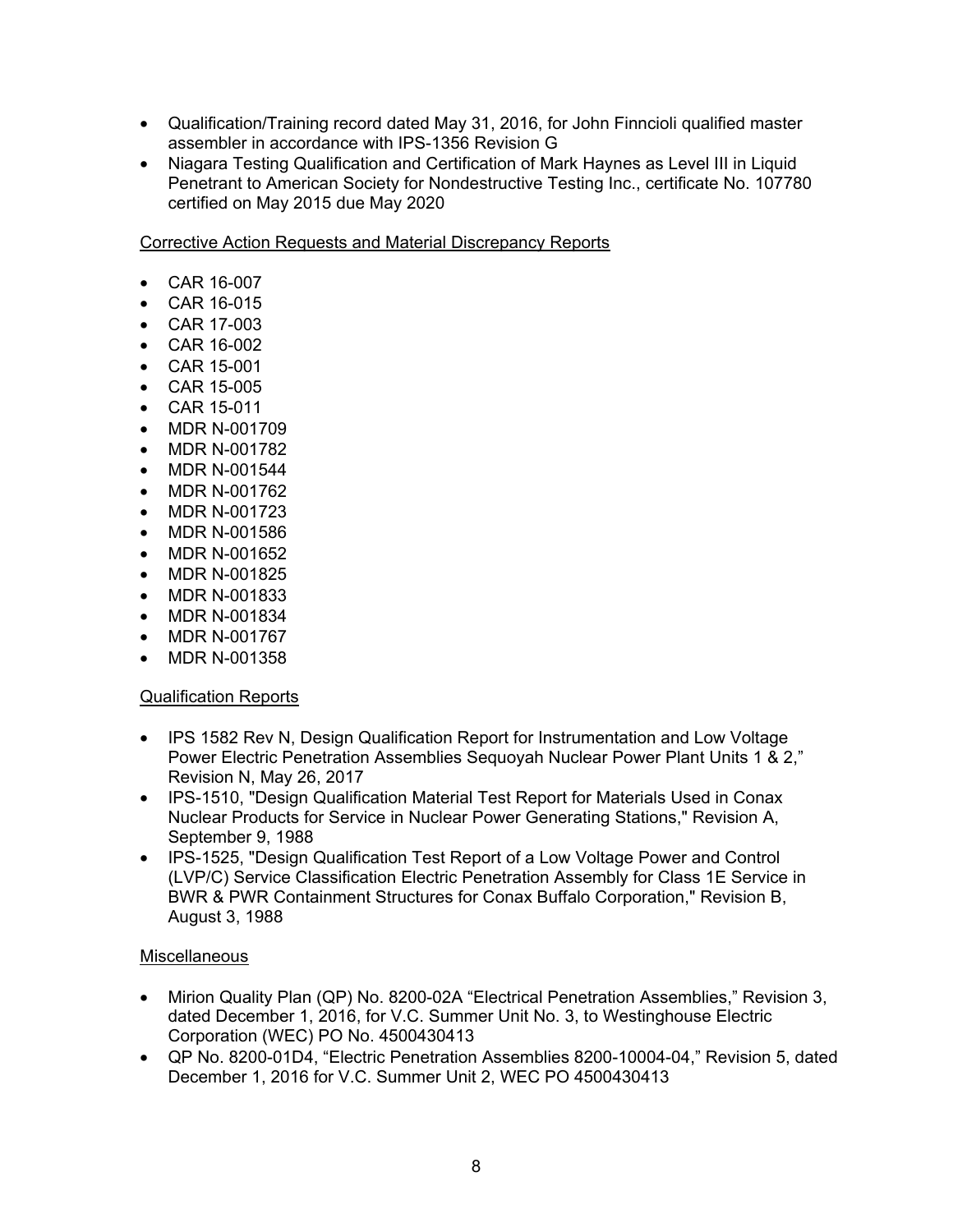- QP 8113-01D3 "Electrical Penetration Assembly, P/N 8200-10003-02 and 003," Revision 6, dated December 7, 2017, for Vogtle Unit 3 WEC PO No. 4500430413
- Mirion Report for Procedure Demonstration of QCI 9-23, "Solvent Removable Visible Dye Penetrant Test," Revision U, dated July 18, 2015, performed on 4-inch butt-joint weld using Flawtech samples performed by Level III and witnessed by ANI on July 18, 2016
- Niagara Testing Mark Haynes Level III annual visual acuity examination dated April 22, 2017
- ASME Welding Stamp Control Issuance dated September 22, 2016
- Mirion Memorandum "Welding Material Control," dated April 15, 2016, assigns quality inspectors the authority as representative of Quality Engineer to issue weld materials from weld ovens and filler storage area
- Magnaflux Certificate of Conformance for Penetrant P/N SKC-S Batch No. 15G14K, in accordance with ASME Section V Article 6, and Mirion PO P93-G-3235
- Magnaflux Certificate of Conformance for Developer P/N SKD-S2, batch No. 15F13K, in accordance with ASME Section V, Article 6
- Mirion 2017 Audit Schedule dated June 14, 2017
- Alliance Innovative Certificate of Compliance dated March 28, 2014, for 19 pieces of Tube Extensions P/N 7ZR1-30011-02, heat No. 21529 and to Mirion PO P93-8200-3N
- Mirion Certified Material Test Report (CMTR) for Canister 14-inch diameter x 2.56-inch thick pipe Heat No. SC18517, certifying material meets ASME SA 240/304L material requirements
- Mirion material certification dated January 31, 2013, for acceptance of 1/8-inch diameter ASME SFA 5.4 E309-16, Heat No. 42503 weld wire traceable to Teledyne McKay and PO N69832
- Weldstar Certificate of Compliance (CofC) dated April 12, 2013, for 25 x10 pounds of electrodes 5/32-inch diameter, ASME E309/309L-16 traceable to ARCOS lot No. 12H07E, Control No. AM, reviewed and accepted by Mirion on April 30, 2013
- Material Analysis Report TR 10713 dated 9/21/2015
- Certificate of Conformance PO P93-8188-139 dated June 30, 2016
- Certificate of Compliance for PO P93-8003-9 dated November 22, 2011
- Deficiency Evaluation Checklist dated February 10, 2016 Technical Evaluation Form TEF 172, Revision B, November 20, 2013